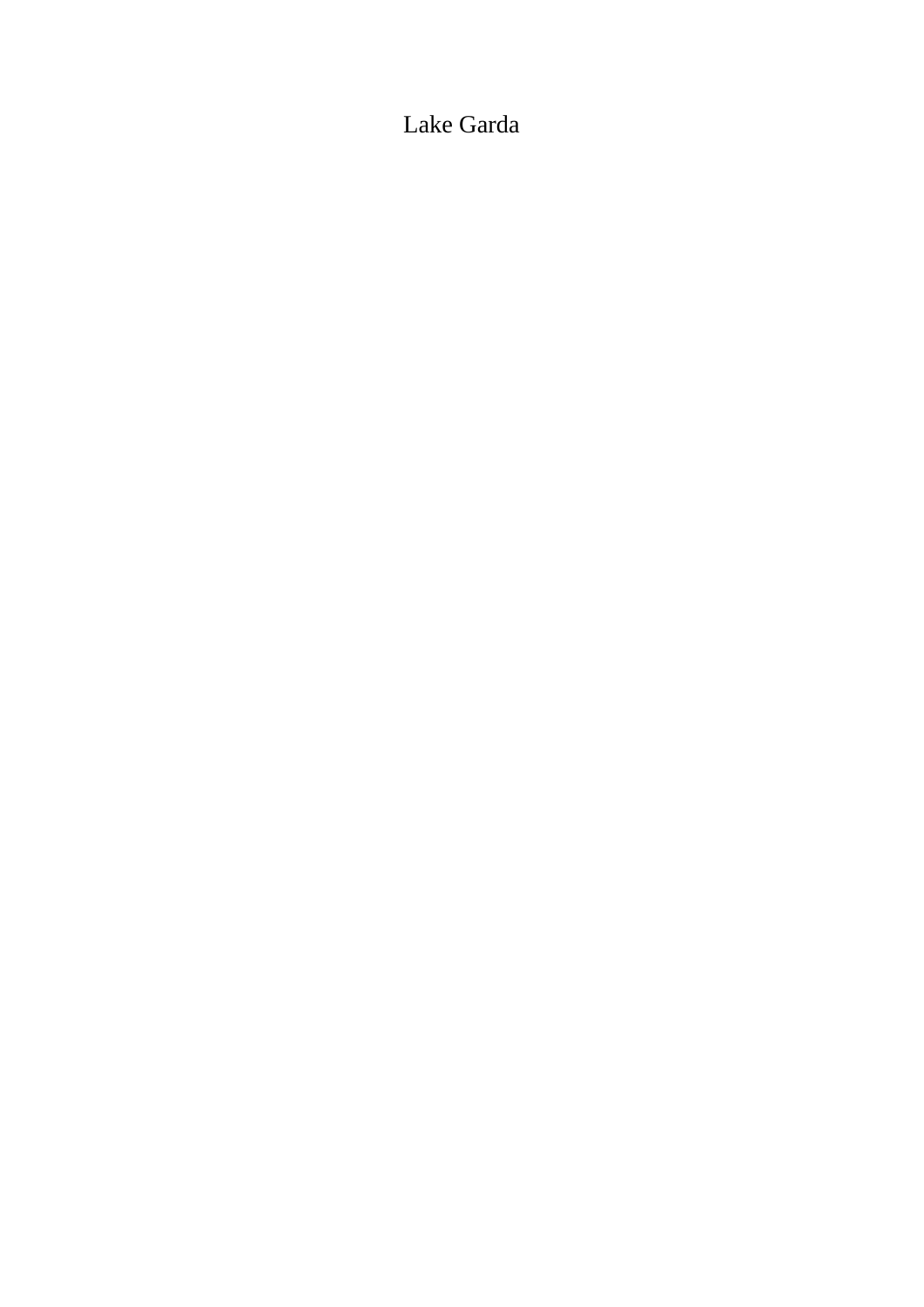Cover: "On the road from Gargnano to San Gaudenzio, Lago di Garda", D.H. Lawrence. Watercolour, 23.5 x 30 cm, circa April 1913.

Reproduced by permission of Pollinger Limited and the Estate of Frieda Lawrence Ravagli.

NB As argued by Umberto Perini, a local photographer, the actual view shown in the painting is the village of Malcesine. In fact, anybody familiar with Lake Garda would agree with that. But, most interestingly, this leads to another little-big revelation; the date, which is officially associated with the painting (see above), is not exact. According to Peter Preston's *A D. H. Lawrence Chronology* (36), Lawrence and Frieda went to San Gaudenzio, which is on the opposite bank of Malcesine, on 30 March, and stayed there till 11 April when they continued their trip to Munich. Therefore, it is most likely that Lawrence made "On the Road …" as early as November 1912, which can be deduced from a couple of letters to his close friend and fellow-teacher at Croydon, Arthur McLeod. The first one, dated 28 November, reads: "Tomorrow I'm going to Riva, to fetch some of my things – my paints among them. Then I shall paint you your picture for Christmas." (*The Letters of D. H. Lawrence, Vol. I*, 481). The second one, was written on 2 December, and reads: "Oh, I've actually painted two pictures. I'm doing several – when they're finished I shall send them and let you have your pick." (*LI*, 482). Hence, we can reasonably assume that Lawrence made the "two pictures" on his way back from Riva del Garda on 29 November. This hypothesis is further supported by the fact that the other painting, known as "Italian Scene with Boat", does exist and clearly shows a boat at Malcesine harbour, which we know McLeod's sister, Edie, gave to Mrs Mary Wood. (So, Lawrence did send McLeod the painting). Curiously enough in the book *Paintings of D. H. Lawrence*, we can read not only about that, but also that "it is most probable that the picture was painted at some point during Lawrence's stay at the fishing village of Fiascherino." (*Paintings of D. H. Lawrence*, 72) Of course, that cannot be so, for two good reasons: a) because the place is clearly not Fiasherino, but Malcesine, and b) because Lawrence moved there only six months later, in October 1913, and stayed till June 1914. What a coincidence! Both paintings are known in association with wrong locations as well as dates.

Nick Ceramella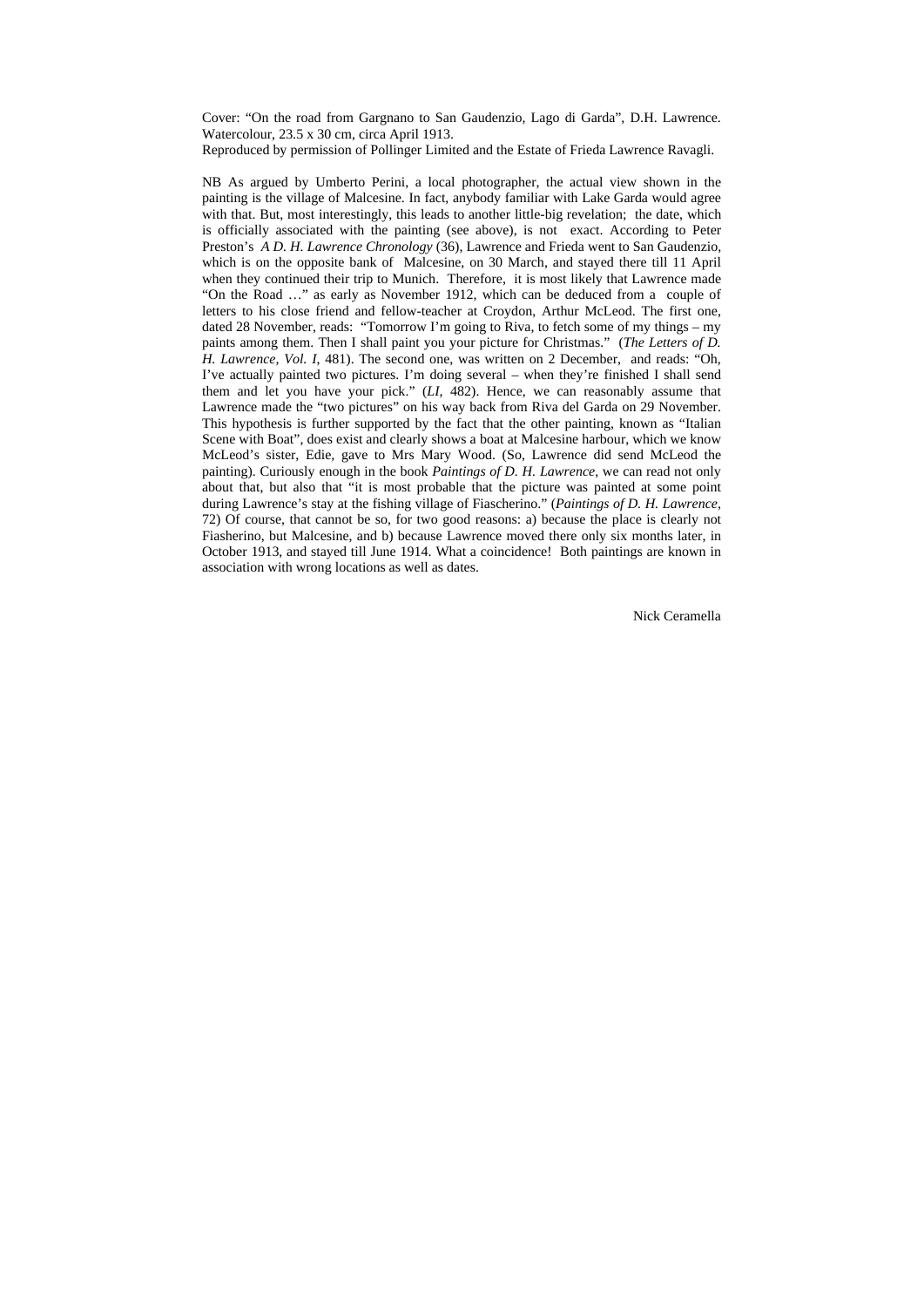# Lake Garda: Gateway to D. H. Lawrence's Voyage to the Sun

Edited by

Nick Ceramella

# **CAMBRIDGE SCHOLARS** PUBLISHING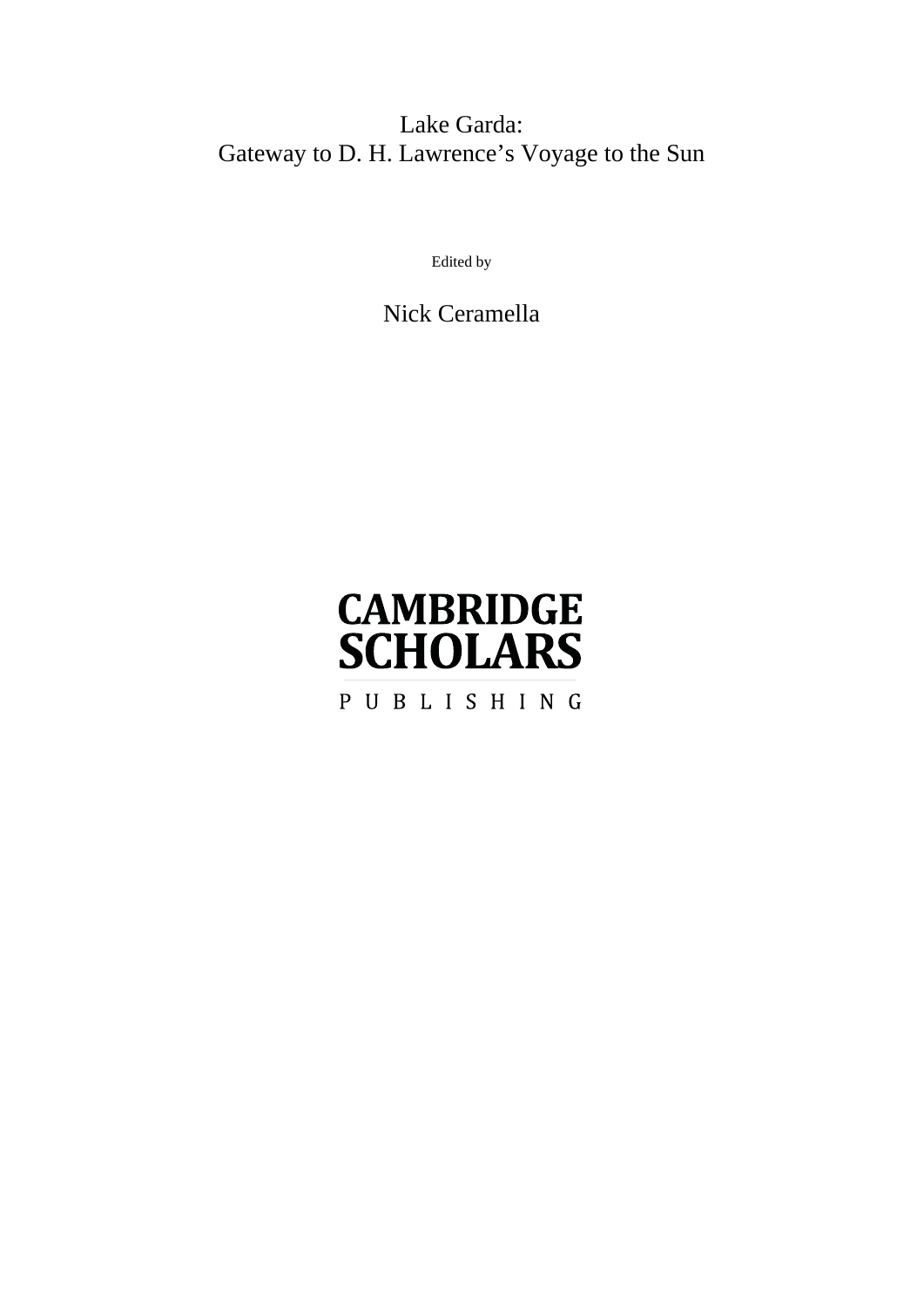Lake Garda: Gateway to D. H. Lawrence's Voyage to the Sun, Edited by Nick Ceramella

This book first published 2013

Cambridge Scholars Publishing

12 Back Chapman Street, Newcastle upon Tyne, NE6 2XX, UK

British Library Cataloguing in Publication Data A catalogue record for this book is available from the British Library

Copyright © 2013 by Nick Ceramella and contributors

All rights for this book reserved. No part of this book may be reproduced, stored in a retrieval system, or transmitted, in any form or by any means, electronic, mechanical, photocopying, recording or otherwise, without the prior permission of the copyright owner.

ISBN (10): 1-4438-4825-5, ISBN (13): 978-1-4438-4825-1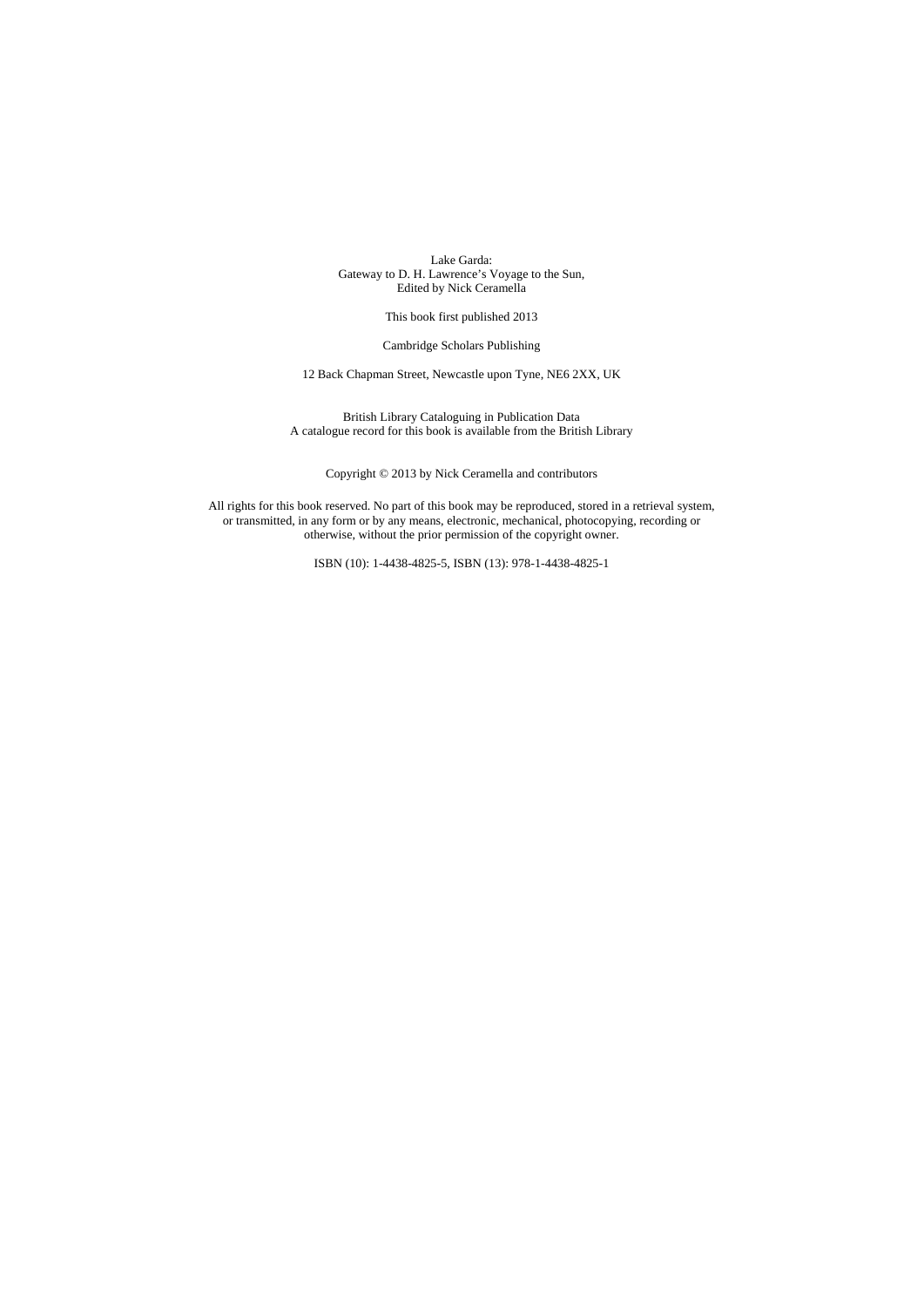

D. H. Lawrence and Frieda, between 1912-13, when they were staying in Gargnano (Lake Garda).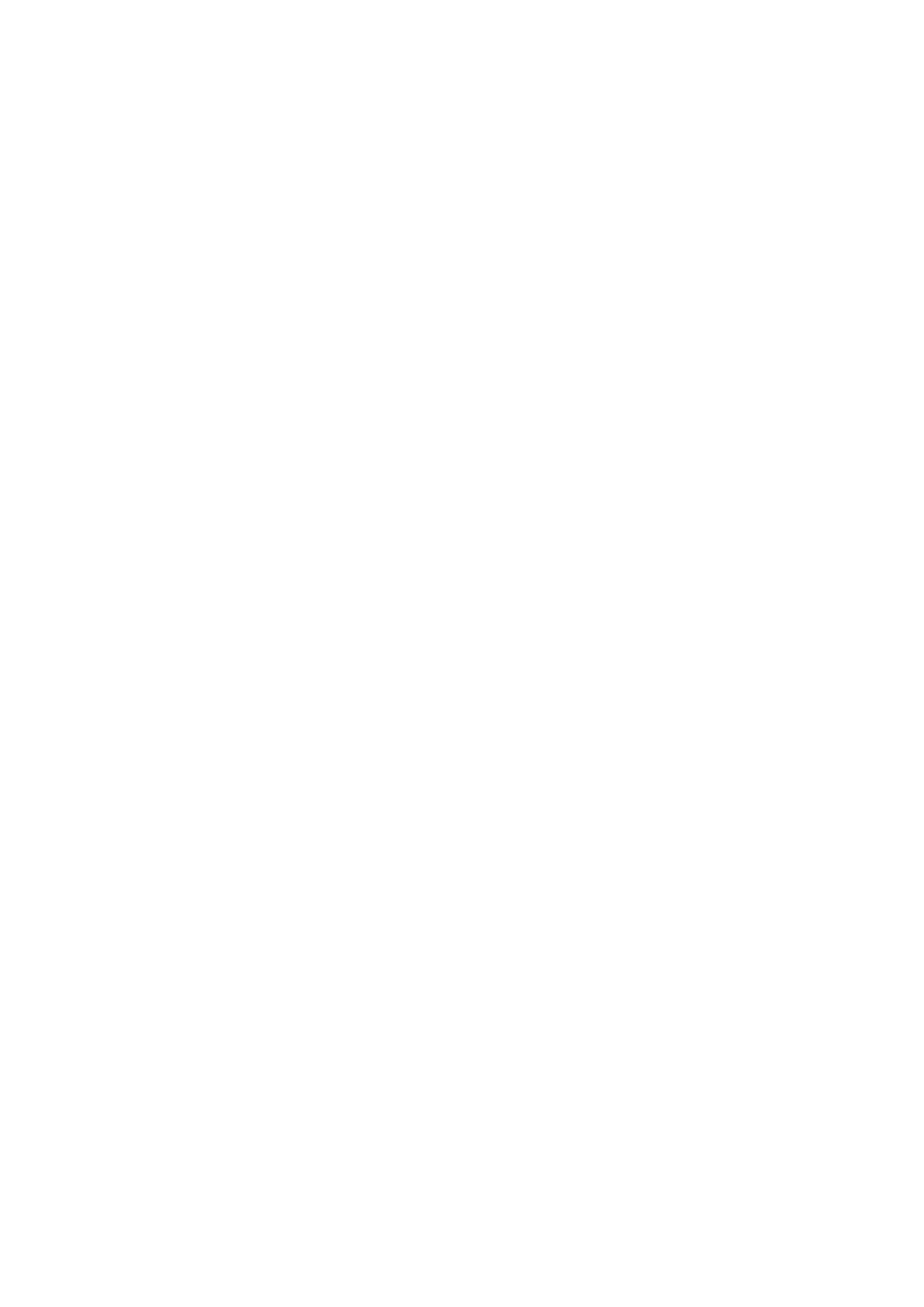*To the Maestro Peter Preston* 



Fig. 1: Peter Preston lecturing on "D. H. Lawrence and Departure" at Cagliari Railway Museum, Sardinia, 1st June, 2006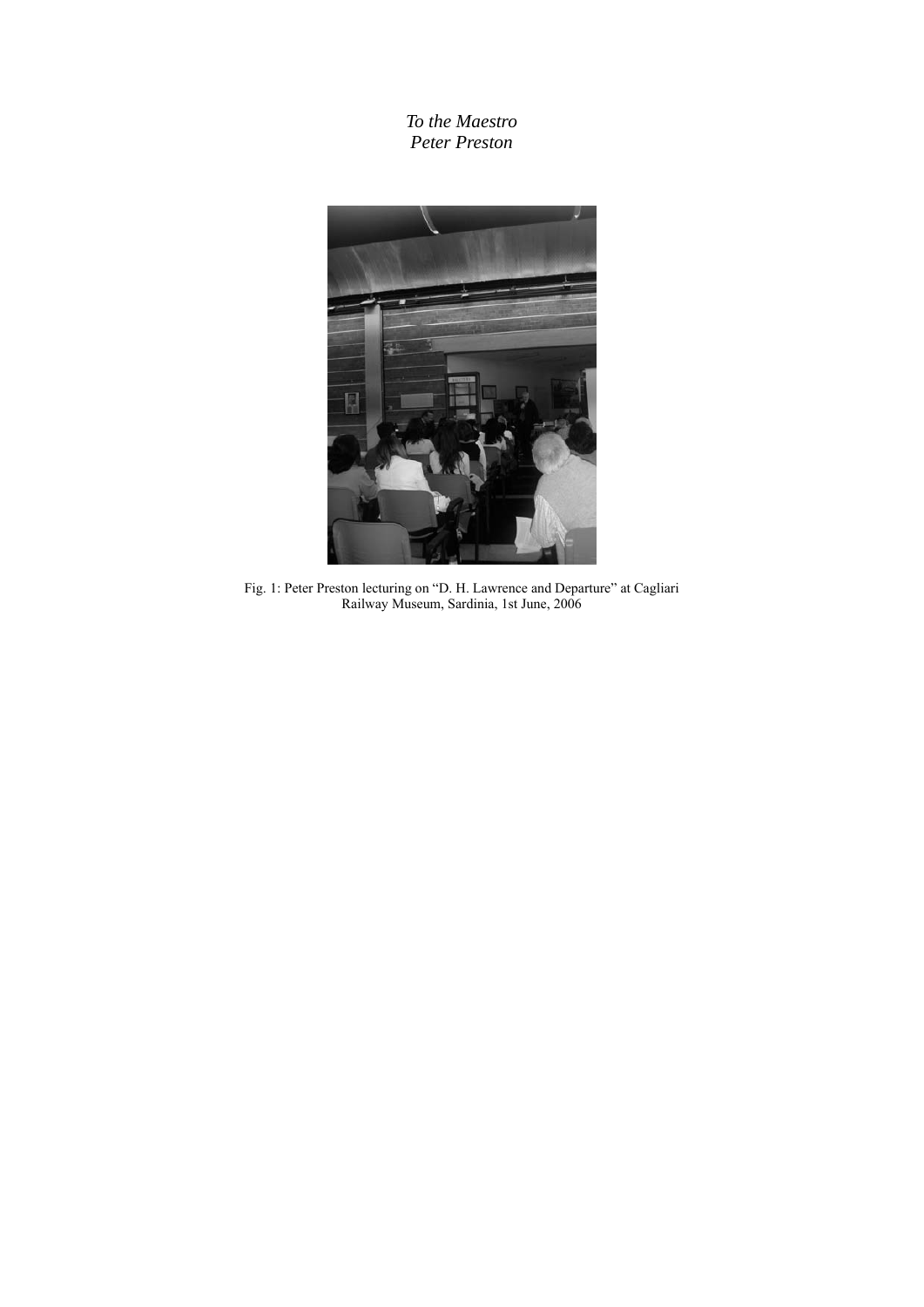*I live in sunshine and happiness, in exile and poverty, here in this pretty hole [Gargnano].\**



Fig. 2: Gargnano: alley leading to Lake Garda

l

<sup>\*</sup> *The Letters of D. H. Lawrence Volume I***,** ed. James T. Boulton (Cambridge: Cambridge University Press, 1979), 468.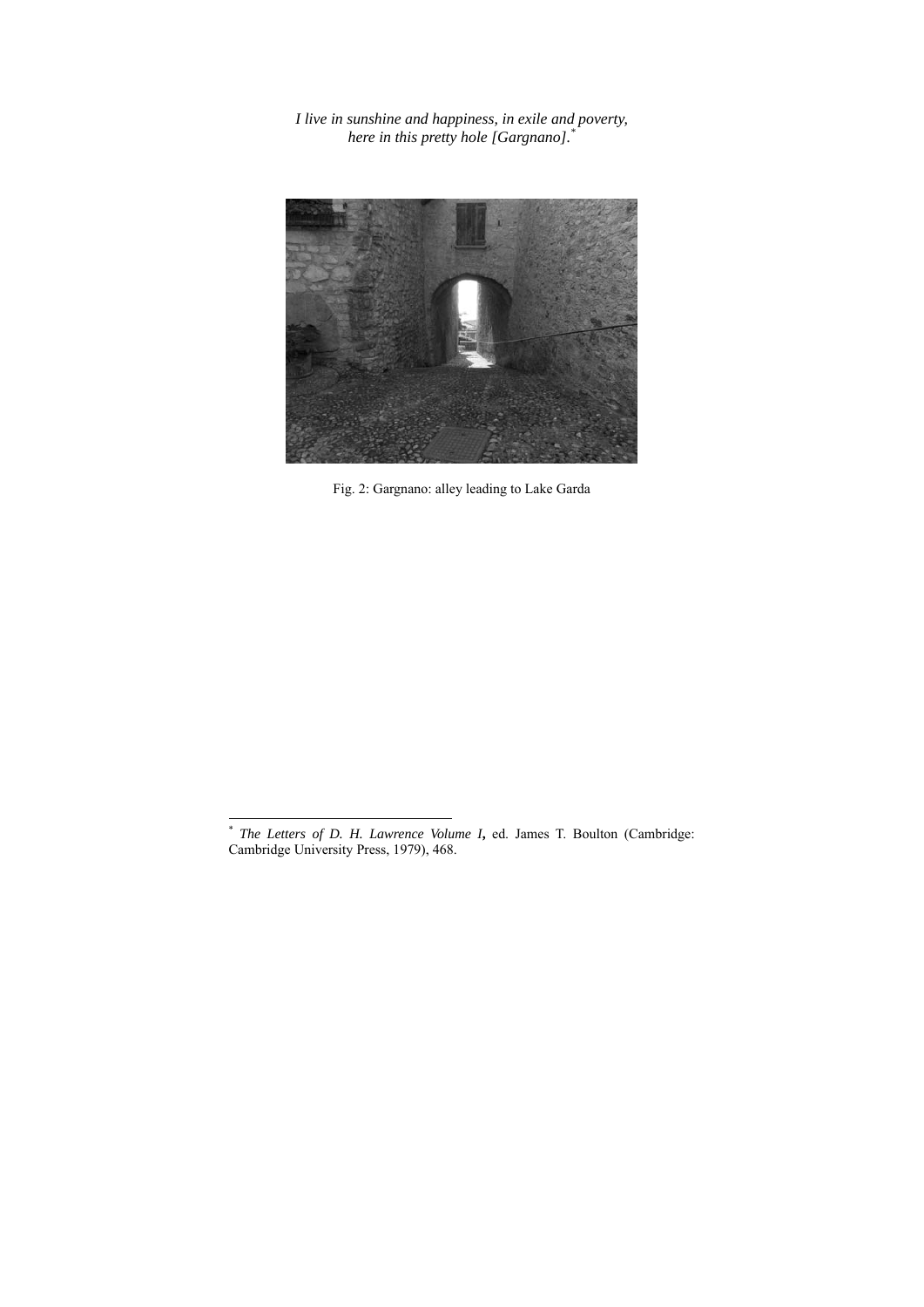# TABLE OF CONTENTS

| Introduction<br>Lake Garda: Gateway to D. H. Lawrence's Voyage to the Sun              |
|----------------------------------------------------------------------------------------|
| Part I: Twilight in Italy: Varying Approaches                                          |
| Lawrence, Twilight in Italy and the Limits of the Foreign:<br>A Print Culture Approach |
| D. H. Lawrence's "Black Sun": Masculinity and Melancholia<br>in Twilight in Italy      |
| Lawrence's Travel Writing as Creative Nonfiction                                       |
| Part II: Sympathetic Moon and Hostile Sun                                              |
| Hostile Suns and Healing Moons: Key Symbols in Lawrence's<br><b>Last Poems</b>         |
| The Voyage in D. H. Lawrence's Cosmological Symbolism<br>in Psychological Terms        |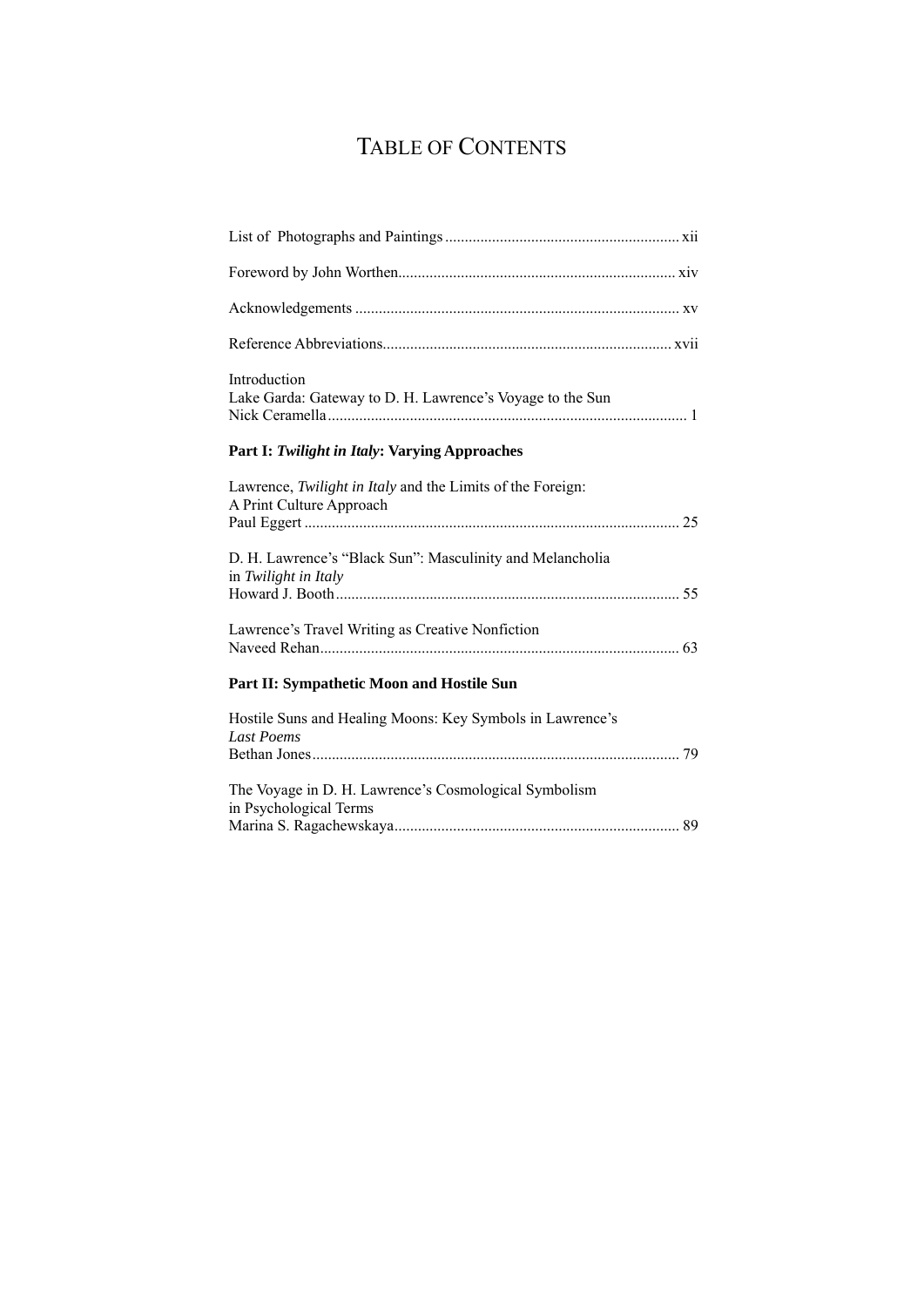| Table of Contents |
|-------------------|
|                   |

| "Children of the Sun": D. H. Lawrence, His Contemporaries<br>and the Cosmos<br>Susan Reid                                |
|--------------------------------------------------------------------------------------------------------------------------|
| Part III: Why a Northerner Travels South                                                                                 |
| Lawrence and the Healing Italian "Sun": Reweaving Links<br>with the Body                                                 |
| Lady Chatterley: Roving of Desire, Motherly Enchantment<br>and Her Crucial Trip to Venice                                |
| "In England you have wealth Here, we have the sun":<br>Lawrence and the Spirit of Place                                  |
| D. H. Lawrence's Travels and the Italian Dream. Homage to a Friend                                                       |
| Part IV: Going South on a Self-discovery Trip                                                                            |
| Imagining the South: Lawrence and Pier Paolo Pasolini's Utopian Quests                                                   |
| "And we will wander about on the face of the earth": Primitivism<br>and Ethnopoetics in D. H. Lawrence's Amerindian Myth |
| Landscape and Identity: D. H. Lawrence's Imperial Journey<br>to Multiple Realities                                       |
|                                                                                                                          |
| Part V: Lawrence, Religion and the Cult of the Sun                                                                       |
| D. H. Lawrence, Sir James Frazer and the Cult of the Sun                                                                 |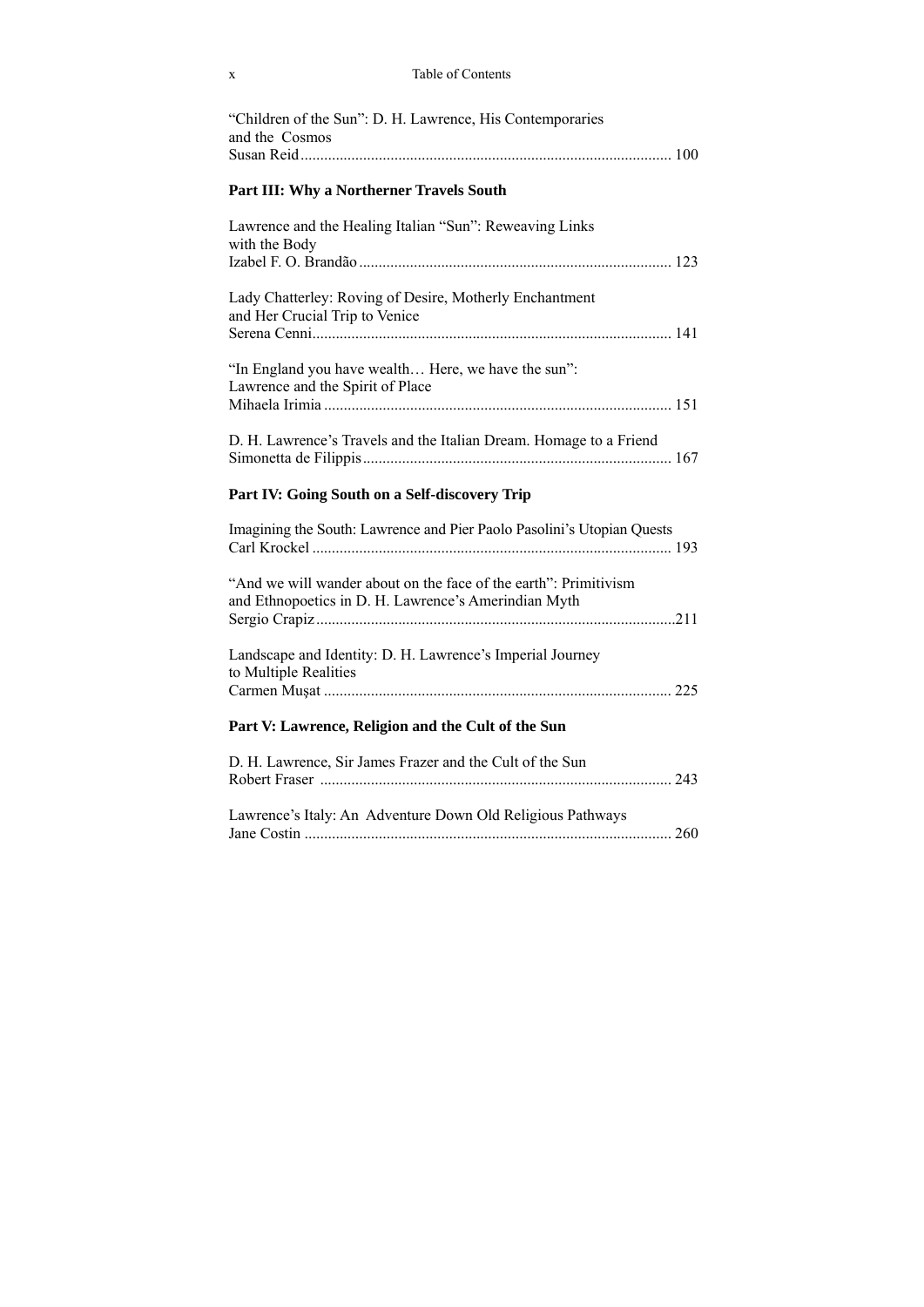| Lake Garda: Gateway to D. H. Lawrence's Voyage to the Sun                      | xi |
|--------------------------------------------------------------------------------|----|
| "Cosmic Carnal" Connections: Lawrence's Sun and the Indian Sun Gods            |    |
| Christs in the Tyrol—and in the Body of Lawrence's Writing                     |    |
| <b>Part VI: Lawrence and Dance</b>                                             |    |
| A Means of Non-verbal Communication: D. H. Lawrence<br>and Popular Dance       |    |
|                                                                                |    |
| The Triumph of the Body: Italian Music and the Power of Dancing                |    |
| <b>Part VII: Lawrence and Music</b>                                            |    |
| Musical Voyage to the Sun                                                      |    |
| <b>Singing Lawrence's Poetry</b>                                               |    |
| <b>Part VIII: Lawrence and Painting</b>                                        |    |
| Following Lawrence's Steps through Via D. H. Lawrence,                         |    |
|                                                                                |    |
| Lyrics (12 Poems by D. H. Lawrence) of The Waters are Shaking<br>the Moon (CD) |    |
|                                                                                |    |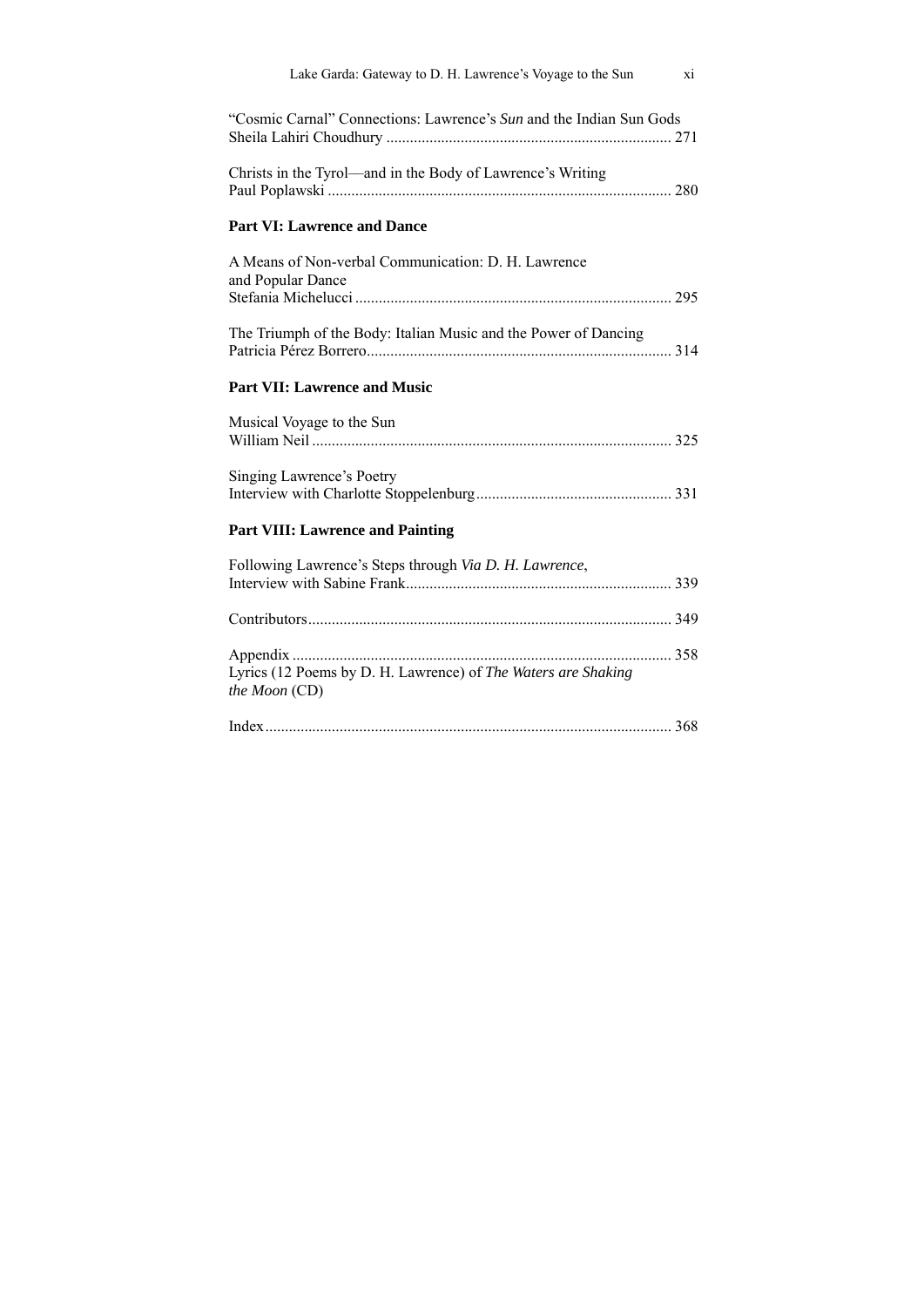# LIST OF PHOTOGRAPHS AND PAINTINGS

| Frontispiece: D. H. Lawrence and Frieda, between 1912-13, when they were         |
|----------------------------------------------------------------------------------|
|                                                                                  |
| Fig. 1: Peter Preston lecturing on "D. H. Lawrence and Departure" at Cagliari    |
| Railway Museum, 1st June, 2006 (courtesy Simonetta de Filippis) vii              |
| Fig. 2: Gargnano: alley leading to Lake Garda, Sep. 2012 (courtesy Elisabetta    |
|                                                                                  |
| Fig. 3: Gargnano and Lake Garda, Sep. 2012 (courtesy Michela Zandonai;           |
|                                                                                  |
| Fig. 4: Symposium Session at San Tommaso Monastey Gardens Overlooking            |
|                                                                                  |
| Fig. 5: Maria Capelli: photograph taken at San Gaudenzio, 1979, of a pencil      |
| drawing of her presumably made by a journeyman artist, (courtesy Paul            |
|                                                                                  |
| Fig. 6: Paolo Capelli: photograph taken at San Gaudenzio, 1979, of a pencil      |
| drawing of him presumably made by a journeyman artist (PE)  37                   |
| Fig. 7: Twilight in Italy: first edition (1916), title-page (PE) 43              |
| Fig. 8: Libri di Viaggio e Pagine di Paese, Mondadori, 1961 (PE) 44              |
| Fig. 9: Twilight in Italy: Viking hardback (1958), dustjacket (PE) 44            |
| Fig. 10: Twilight in Italy: Barrie & Jenkins illustrated edition (1990),         |
| $\cdots$ 45                                                                      |
| Fig. 11: Titles in Jonathan Cape's Travellers Library: Twilight in Italy (1926), |
| While the Billy Boils by Henry Lawson (1927) and Friday Nights                   |
|                                                                                  |
|                                                                                  |
|                                                                                  |
| Fig. 14: Monte Baldo covered in snow (the North)-Lake Garda in the middle-       |
| Old limonaia and olive tree (the South) (courtesy Umberto Perini) 123            |
| Fig. 15: D. H. Lawrence Conference at Cagliari Railway Museum (Sardinia,         |
|                                                                                  |
| Fig. 16: Sunset between Calabria and Sicily, 2006 (courtesy N. Ceramella) 191    |
| Fig. 17: "The crucifixes ", Sep. 2011 (courtesy N. Ceramella)  241               |
| Fig. 18: J. G. Frazer (courtesy Robert Fraser, henceforth RF).  246              |
| Fig. 19: William Thomson, Lord Kelvin (1824-1907) (RF) 249                       |
|                                                                                  |
| Fig. 21: The Statue of Sun God Konarak (courtesy Sheila Lahiri) 278              |
|                                                                                  |
| Fig. 23: Tyrolian immigrants to Pensylvania (courtesy Museo Regionale            |
|                                                                                  |
| Fig. 24: CD Cover of Where There is no Autumn (courtesy William Neil)  323       |
|                                                                                  |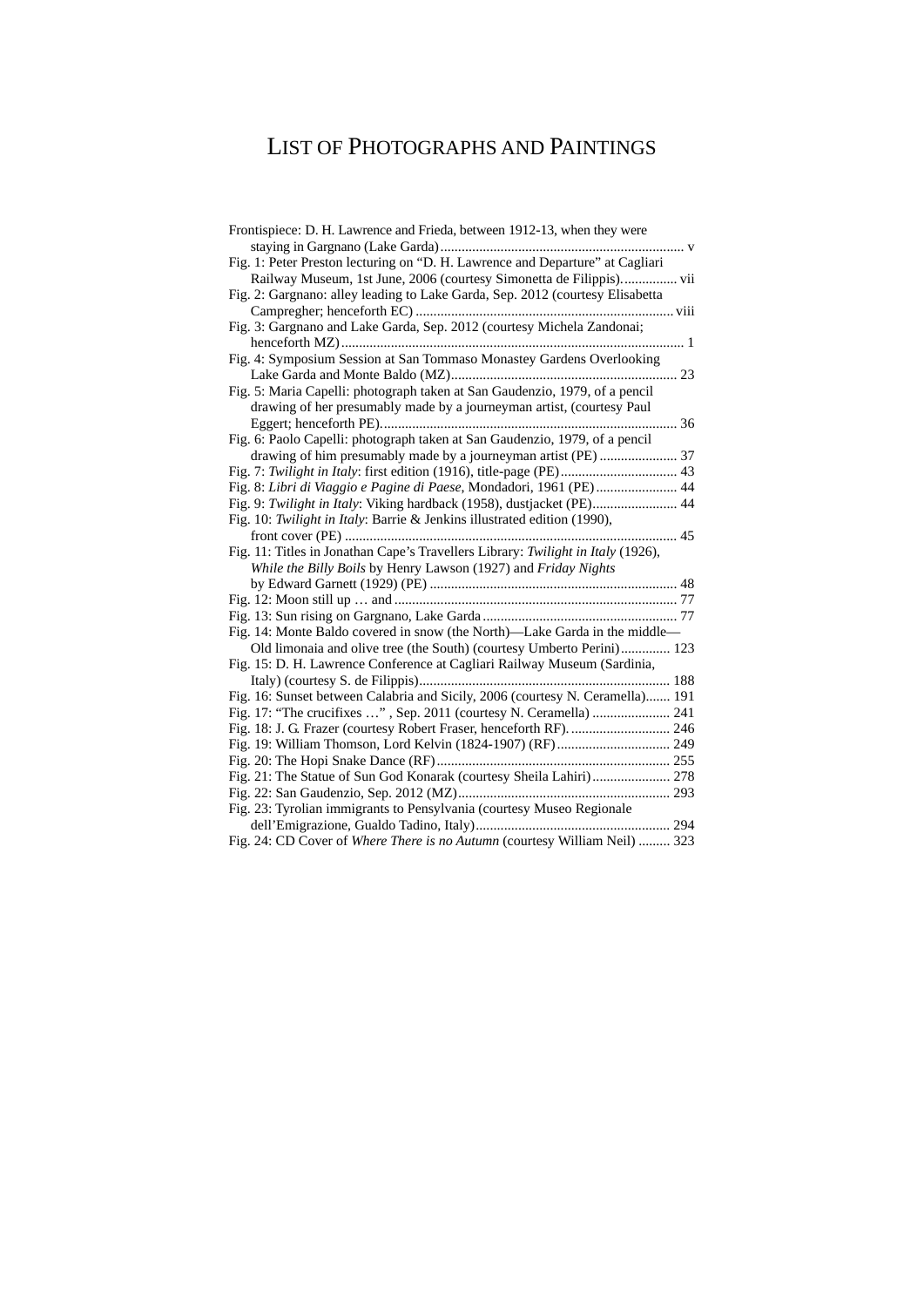Fig. 25: CD Cover of *The Waters are Shaking the Moon* (courtesy W. Neil) ...... 323 Fig. 26: Concert for Lawrence's Centenary (courtesy C. Stoppelenburg) ........... 330

### **Paintings by Sabine Frank**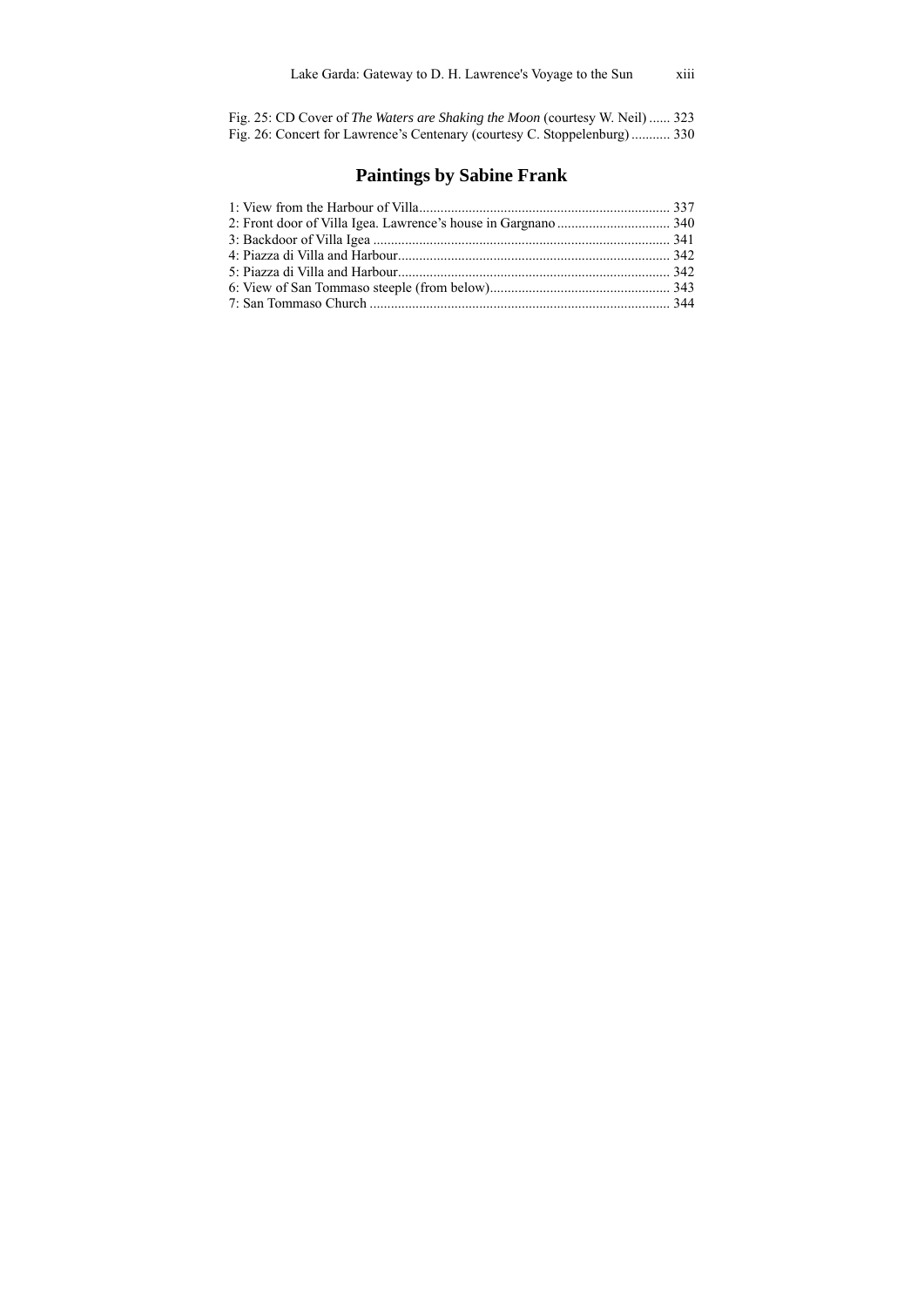### FOREWORD

Lake Garda is different every day; we at the conference were always aware of it alongside us or behind us—a great rolling and splashing swell after the storms and lightning of Wednesday night, a smooth milky expanse on the Thursday, a clear and brilliant dark-blue on the Friday, choppy up near Limone on Saturday's boat trip, placid blue-grey back at Gargnano on the Sunday. An image perhaps of our proceedings; indoors at the monastery, sometimes in the courtyard outside; in the quiet expanse of the Sala Castellani, with Paul Eggert's succession of masterful images, or with Robert Fraser's beautiful exposition of Lawrence's thought; crowded rooms heaving at the monastery, voices raised, tea drunk, groups coming together, separating again. And we conference goers always in motion, up the steep paths to the monastery, up the steep cobbles to the Castellani, going thoughtfully to our places, listening and noting, going to lunch, going to listen again; with the lake always just behind us or below us.

And these are the papers; reminding us of voices sometimes raised, sometimes quiet, delivered in such wonderfully beautiful surroundings; now available to be read and re-read. I was the lucky one; uncompelled to speak, and so not here to be read; therefore able to listen, and always able to contemplate. These published proceedings will take all of us who were there back to magical days together, brought together by the brilliance of Nick Ceramella, safeguarded and privileged by the town of Gargnano and its Comitato per Gargnano Storica. And remembering—for ever— Lawrence and the Lake.

Oberhausen, 26 September 2012 John Worthen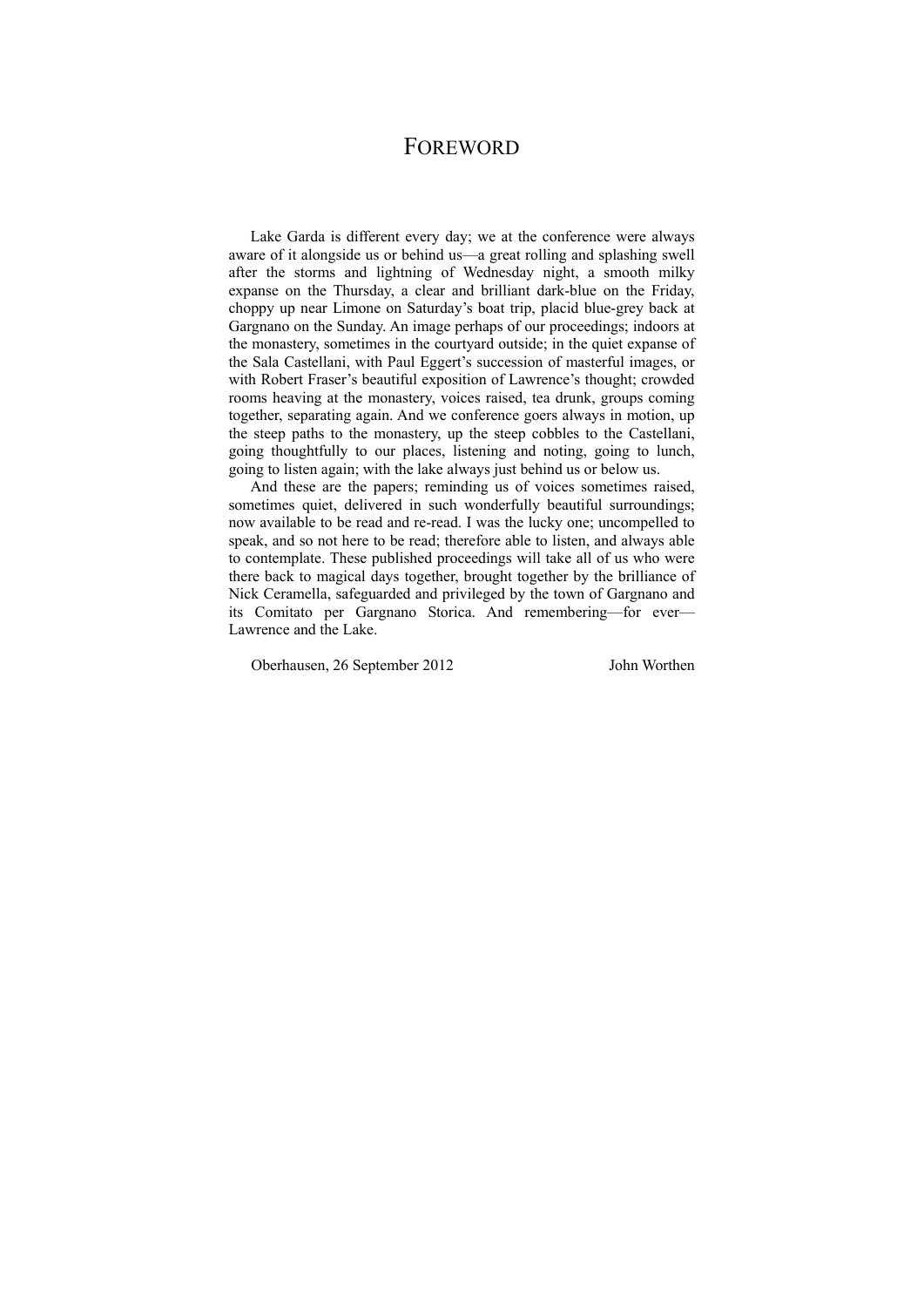### ACKNOWLEDGEMENTS

As this collection's editor, and Chair of the International Committee of the First International Symposium held in Gargnano (2012), on behalf of myself and the worldwide Lauentian community, I would like to express my deepest gratitude to the Comitato per Gargnano Storica for taking charge of the organization of this unprecedented event on Lake Garda, and among them especially President Enrico Levi, Alberta Cazzani and Andrea Arosio. I would also like to thank the Mayor of Gargnano, Gianfranco Scarpetta, who gave us the privilege of opening and closing our Symposium at today's Sala Castellani, auditorium, formerly the theatre Lawrence writes about in *Twilight in Italy.* We are equally grateful to the Franciscan Brothers Minors for letting us have our paper presentations in their breathtaking premises at the monastery of San Tommaso which Lawrence was so fascinated by. Incidentally, their support allowed us to pursue our idea of having a very Laurentian symposium in spirit and essence. Another thank-you goes to Richard Dury and Umberto Perini for setting up an exhaustive and successful exhibition on Lawrence's stay in Gargnano. But allow me to take this opportunity to thank Richard for getting the Comitato in touch with me, thus making so many people's dream come true. I would also like to thank Counts Bettoni-Cazzago for hosting the Mozart / Debussy Concert and a Gala Dinner in the wonderful Gardens of their Palace. A big thank you goes to the Capelli family for placing their house and property, in San Gaudenzio, at the participants' disposal, and for cooking an exquisite country style dinner accompanied by a full bodied red wine, recalling the sort of atmosphere experienced by Lawrence and Frieda there 100 years ago.

Needless to say how thankful I am to all my colleagues, both the long standing ones and the new "entries". But let me thank also all the other fellow Laurentians and friends who regretted they could not join us, owing to previous professional and private commitments. I am particularly grateful to John Worthen for showing me his friendship and encouragement and for sharing with all of us his widely recognised knowledge of the Laurentian world.

On the music front, a heart-felt thanks goes to William Neil for offering, as generously and unconditionally, his wonderful music inspired by Lawrence; to Charlotte Stoppelenburg for her mesmerising voice; to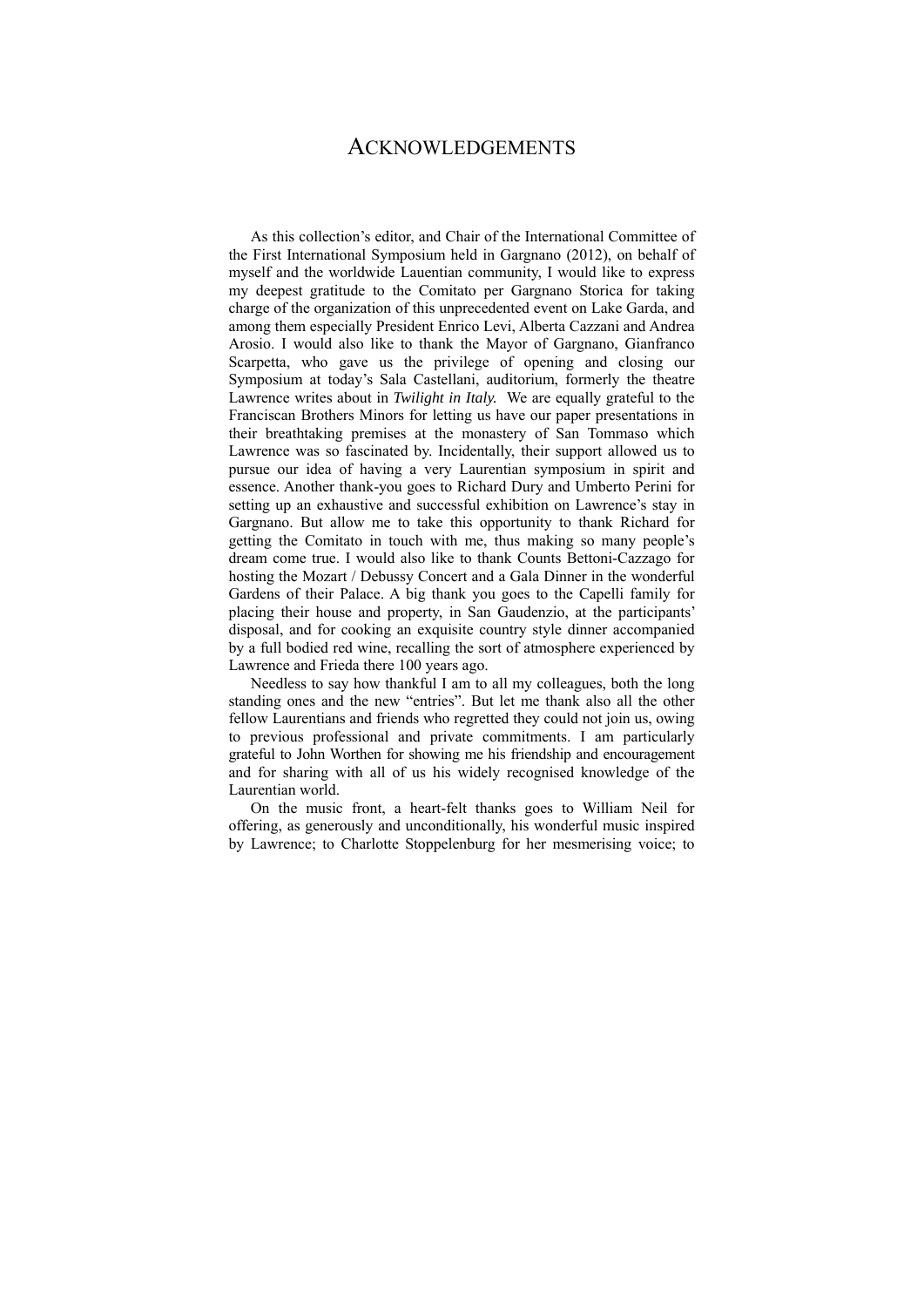John Worthen for reading some of Lawrence's poems; to the pianist Giacomo Dalla Libera for his velvet touch; and of course, to my dearest friend Bethan Jones for her outstanding clarinet playing. I am personally indebted also to another artist, the German painter Sabine Frank, who has granted me the permission to have seven of her paintings reproduced in this volume, even before her whole sequence of 25 paintings, *Via D. H. Lawrence*, will be published in a book.

Finally, I am also most grateful to my students from the University of Trento (Elisa, Elisabetta, Giada, Katia, Nicole, Martina, Tanya, and Valentina), for their most appreciated help and enthusiasm on assisting us, during the symposium, with such a natural grace, joy, and professionalism. Among them a particular thank-you goes to Elisabetta Campregher and Michela Zandonai for offering the beautiful photos they took before and during the symposium which appear in this book. I will conclude with a big thanks to Alessandro Vatri, whose computing expertise proved to be invaluable to accomplish my editing job.

Yet once again, I owe my personal largest debt of gratitude to my better half, Marianna, for her subtle woman's point of view on giving me advice and support, and, above all, for continuing to bear with me and my "evanescent" presence. It was almost two years ago when we had the first meeting at Gargnano and here I am still working on this fascinating and involving project. I have certainly dedicated myself to this collection with great passion and, hopefully to everybody's intellectual enjoyment and benefit.

Rome, April 2013 Nick Ceramella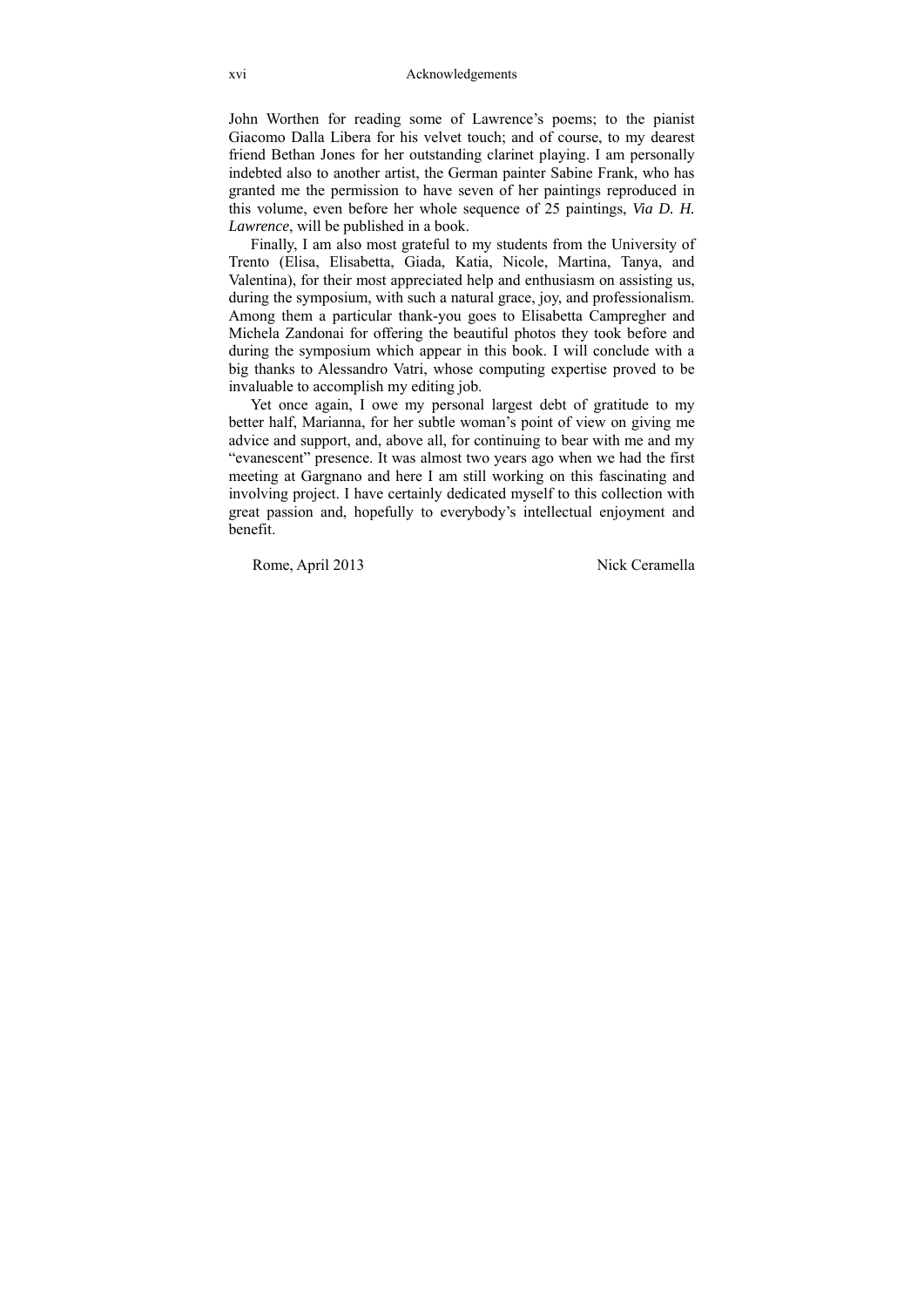### REFERENCE ABBREVIATIONS

#### **Works of D. H. Lawrence**

- *A Apocalypse and the Writings on Revelation.* Edited by Mara Kalnins. Cambridge: Cambridge University Press, 1980.
- *CAL Studies in Classic American Literature.* Edited by Ezra Greenspan, Lindeth Vasey, and John Worthen. Cambridge: Cambridge University Press, 2003.
- *CH* "The Stream of Desire." In *Challenge of the Heart: Love, Sex, and Intimacy in Changing Times*, edited by John Welwood. Boston: Shambala, 1985.
- *CP The Complete Poems of D. H. Lawrence.* Edited with an Introduction and notes by Vivian de Sola Pinto and Warren Roberts. Harmondsworth: Penguin Books, 1977.
- *CP2 D. H. Lawrence*: *The Complete Poems of D. H. Lawrence*. Introduction and Notes by David Ellis. Ware: Wordsworth Editions, 2002.
- *F/FU Pyschoanalysis and the Unconscious and Fantasia of the Unconscious.* Edited by Bruce Steele. Cambridge: Cambridge University Press, 2004.
- *K Kangaroo*. Edited by Bruce Steele. Cambridge: Cambridge University Press, 2002.
- *LCL Lady Chatterley's Lover*. Edited by Michael Squires. Cambridge: Cambridge University Press, 2002.
- *LG The Lost Girl*. Edited by John Worthen. Cambridge: Cambridge University Press, 1981.
- *WWRA The Woman Who Rode Away and Other Stories*, Harmondsworth: Penguin Books, 1986.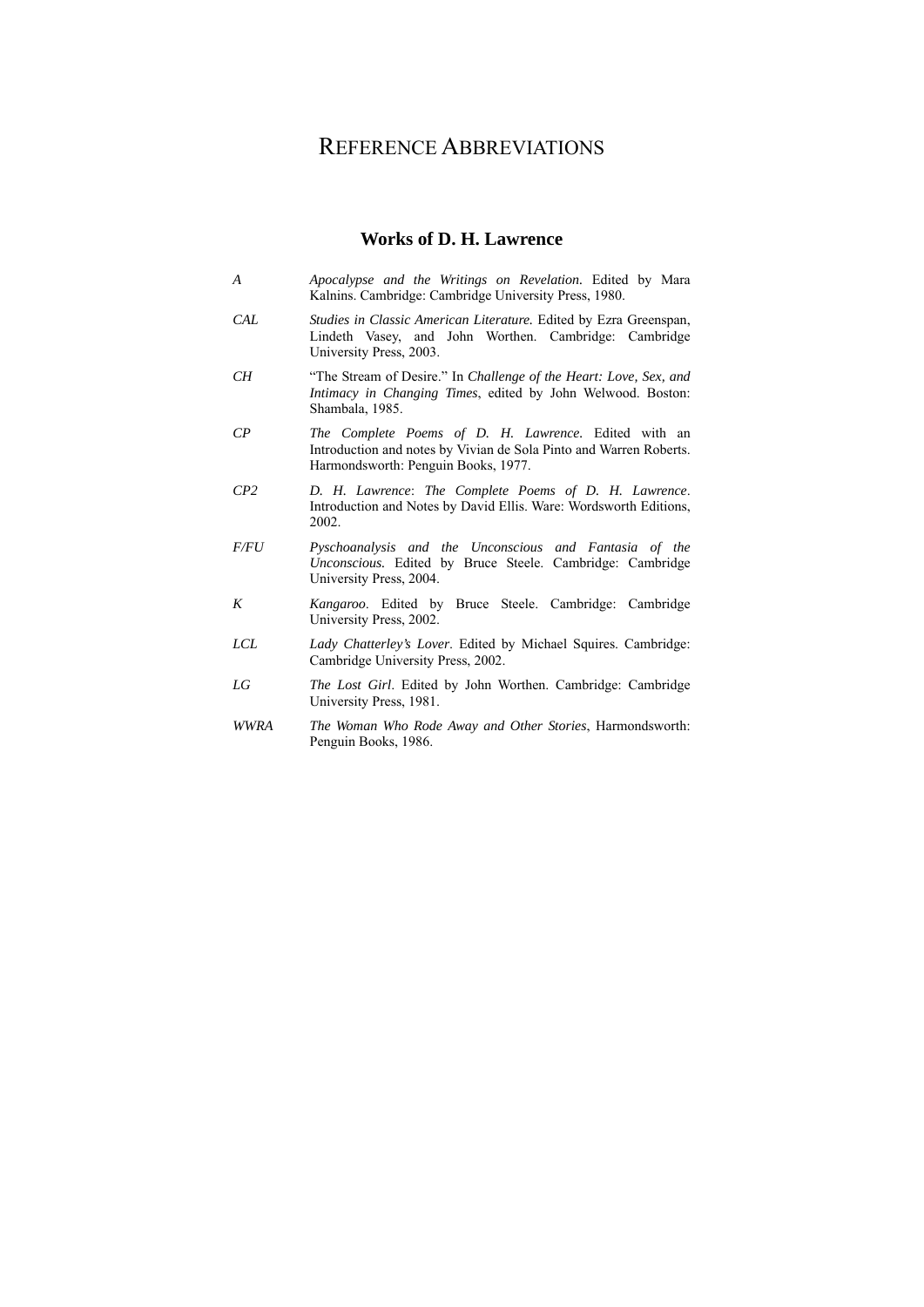| xviii            | Reference Abbreviations                                                                                                                        |
|------------------|------------------------------------------------------------------------------------------------------------------------------------------------|
| MM               | Mornings in Mexico and Other Essays. Edited by Virginia<br>Crosswhite Hyde. Cambridge: Cambridge University Press, 2009.                       |
| MrN              | Mr Noon. Edited by Lindeth Vasey. Cambridge: Cambridge<br>University Press, 1984.                                                              |
| PS               | The Plumed Serpent. Edited by L. D. Clark. Cambridge: Cambridge<br>University Press, 1987.                                                     |
| PU               | Psychoanalysis and the Unconscious and Fantasia of the<br>Unconscious. Edited by Bruce Steele. Cambridge: Cambridge<br>University Press, 2004. |
| $\boldsymbol{S}$ | "Sun." In The Woman Who Rode Away and Other Stories,<br>Harmondsworth: Penguin Books, 1986.                                                    |
| <b>SE</b>        | Selected Essays. Edited by Richard Aldington. Harmondsworth:<br>Penguin Books, 1959.                                                           |
| <b>SEP</b>       | Sketches of Etruscan Places and Other Italian Essays. Edited by<br>Simonetta de Filippis. Cambridge: Cambridge University Press,<br>1992.      |
| <b>SCAL</b>      | Studies in Classic American Literature (1923). Harmondsworth:<br>Penguin Books in association with William Heinemann, 1971.                    |
| SP               | D. H. Lawrence. A Selection From Phoenix. Edited by A. A. H.<br>Inglis. Harmondsworth: Penguin Books, 1968.                                    |
| SS               | Sea and Sardinia. Edited by Mara Kalnins. Cambridge: Cambridge<br>University Press, 1997.                                                      |
| SSS              | Sun-Selected Short Stories. Edited by Nick Ceramella and Peter<br>Preston. Napoli: Loffredo Editore, 1995.                                     |
| <b>STH</b>       | Study of Thomas Hardy and Other Essays. Edited by Bruce Steele.<br>Cambridge: Cambridge University Press, 1985.                                |
| TI               | Twilight in Italy and Other Essays. Edited by Paul Eggert.<br>Cambridge: Cambridge University Press, 1994.                                     |
| WL               | Women in Love. Edited by D. Farmer, L. Vasey, and J. Worthen.<br>Cambridge: Cambridge University Press, 1987.                                  |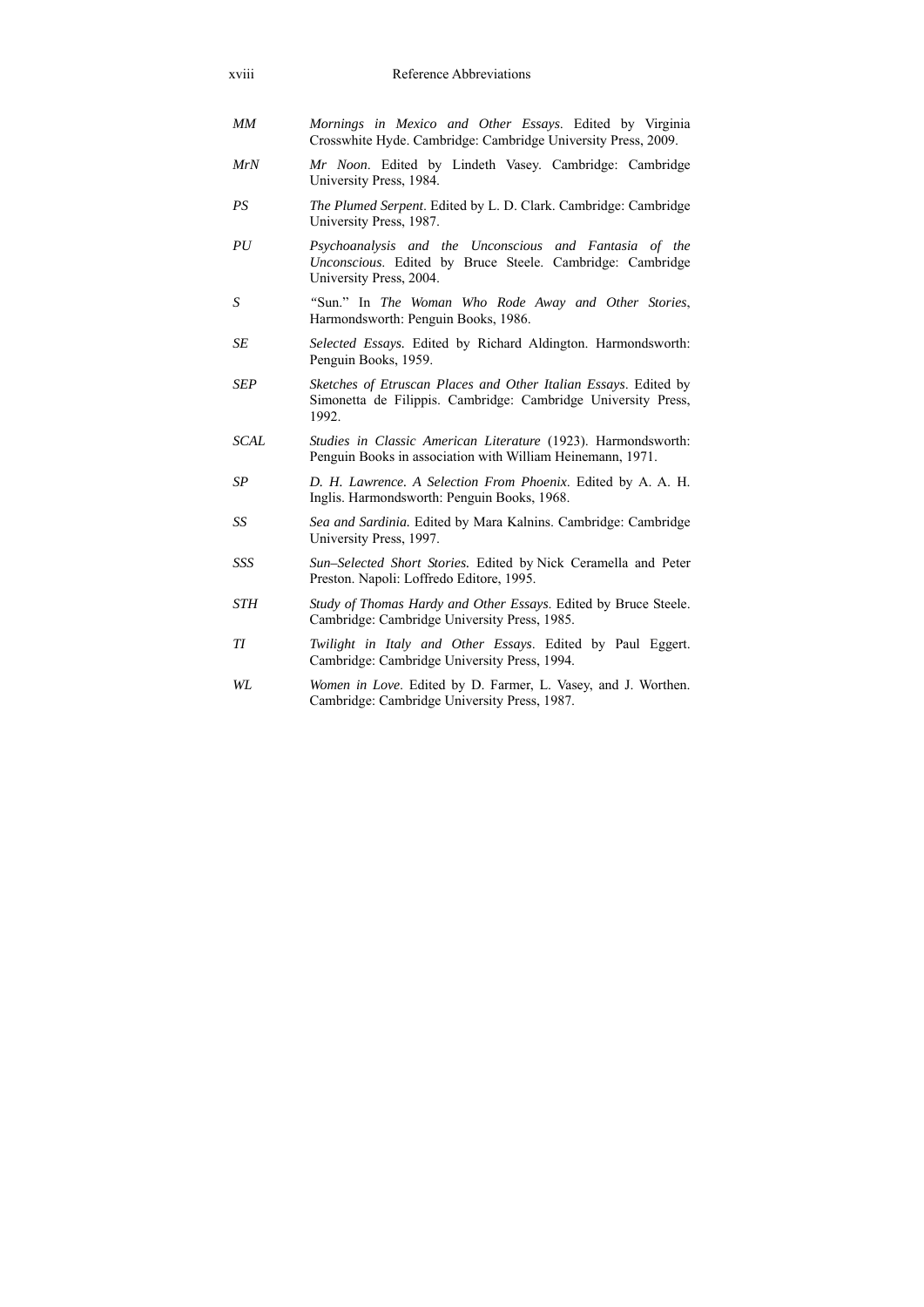#### **Letters of D. H. Lawrence**

- *LI The Letters of D. H. Lawrence Volume I: September 1901–May 1913*. Edited by James T. Boulton. Cambridge: Cambridge University Press, 1979.
- *LII The Letters of D. H. Lawrence Volume II: June 1913–October 1916*. Edited by George J. Zytaruk and James T. Boulton. Cambridge: Cambridge University Press, 1981.
- *LIII The Letters of D.H. Lawrence Volume III: October 1916–June 1921*. Edited by James T. Boulton and Andrew Robertson. Cambridge: Cambridge University Press, 1984.
- *LIV The Letters of D. H. Lawrence Volume IV: June 1921–March 1924*. Edited by Roberts Warren, James T. Boulton and Elizabeth Mansfield. Cambridge: Cambridge University Press, 1987.
- *LV The Letters of D. H. Lawrence Volume V: March 1924–March 1927.* Edited by James T. Boulton and Lindeth Vasey, Cambridge: Cambridge University Press, 1989.

#### **Works on D. H. Lawrence**

- *ABLT* Fussell, Paul. *Abroad: British Literary Travelling Between the Wars.* New York: Oxford University Press, 1980*.*
- *ALC* Peter Preston. *A D. H. Lawrence Chronology*. London: Macmillan St Martin's Press, 1994.
- *AMW* Eleanor Bertine. "The Alchemy of Man and Woman." In *Challenge of the Heart: Love, Sex, and Intimacy in Changing Times*, edited by John Welwood. Boston: Shambala, 1985.
- *ATG* Mills, Howard. "'Full of philosophising and struggling to show things real:' *Twilight in Italy*." In *D. H. Lawrence's Nonfiction: Art, Thought and Genre,* edited by David Ellis and Howard Mills. Cambridge: Cambridge University Press, 1988.
- *DG* Ellis, David. *D.H. Lawrence: Dying Game*. Cambridge: Cambridge University Press, 1998.
- *DHLN* Leavis, F. R. *D. H. Lawrence: Novelist.* Harmondsworth: Penguin Books, 1985.
- *DS* Hough, Graham. *The Dark Sun—A Study of D. H. Lawrence*. Surrey: Ducksworks, 1983.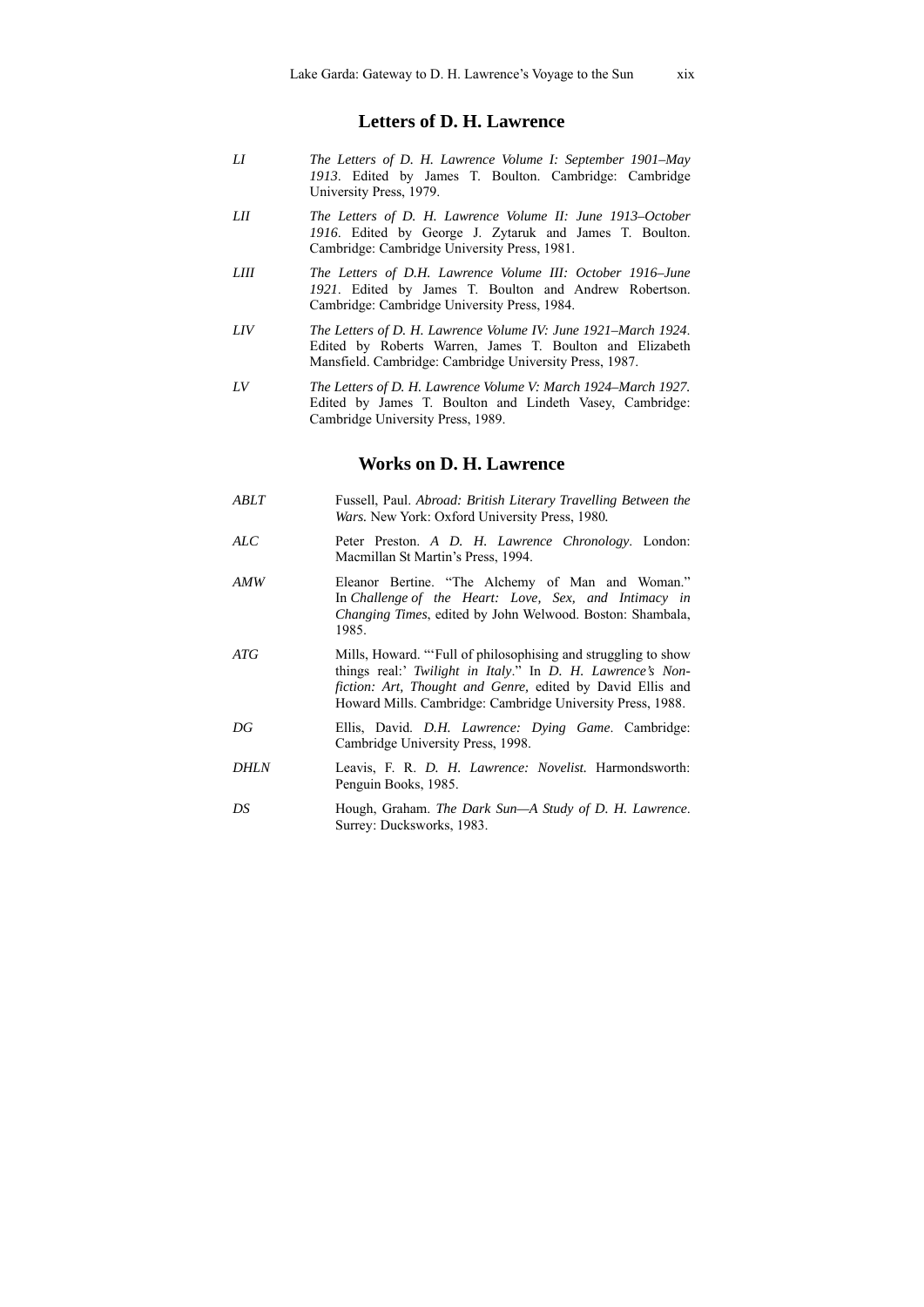| XX          | Reference Abbreviations                                                                                                                                                                                                                                                               |
|-------------|---------------------------------------------------------------------------------------------------------------------------------------------------------------------------------------------------------------------------------------------------------------------------------------|
| ER          | Brandão, Izabel. "Lady Chatterley's Lover: The Erotic Route<br>Towards Home." In Il corpo, la fiamma, il desiderio: D. H.<br>Lawrence, Firenze e la sfida di Lady Chatterley, edited by<br>Serena Cenni and Nick Ceramella. Firenze, 2008.                                            |
| LT          | Coroneos and Tate. "Lawrence's Tales." In The Cambridge<br>Companion to D. H. Lawrence, edited by Ann Fernihough.<br>Cambridge: Cambridge University Press, 2011.                                                                                                                     |
| <b>PDHL</b> | <i>Paintings of D. H. Lawrence.</i> Edited by Mervin Levy, with<br>Essays by Harry T. Moore, Jack Lindsay & Hebert Read.<br>London: Cory, Adams & Mackay, 1964.                                                                                                                       |
| PL          | Moore, H. T. The Priest of Love—a Life of D. H. Lawrence.<br>Harmondsworth: Penguin Books, 1981.                                                                                                                                                                                      |
| PNS         | Michaels-Tonks, Jennifer. D. H. Lawrence: The Polarity of<br>North and South-Germany and Italy in His Prose Works.<br>Bonn: Bouvier Verlag Herbert Grundmann, 1976.                                                                                                                   |
| RP          | Preston, Peter. "Roman Power: The Politics of Etruscan<br>Places." In Working with Lawrence: Texts, Places, Contexts.<br>Nottingham: CCCP (Critical, Cultural and Communication<br>Press), in association with the D. H. Lawrence Research<br>Centre, University of Nottingham, 2011. |
| <b>SPA</b>  | The Spirit of Place: An Anthology from the Prose of D.H.<br>Lawrence. Edited by Richard Aldington. London & Toronto:<br>William Heinemann Ltd, 1935.                                                                                                                                  |
| STF         | Hubbard Harris, Janice. The Short Fiction of D.H. Lawrence.<br>New Brunswick, New Jersey: Rutgers University Press, 1984.                                                                                                                                                             |
| <b>TBE</b>  | Wood, James. The Broken Estate: Essays on Literature and<br><i>Belief.</i> New York: Picador, 2010.                                                                                                                                                                                   |
| TDC         | Roberts, Neil. D. H. Lawrence, Travel and Cultural Difference.<br>New York: Palgrave Macmillan, 2004.                                                                                                                                                                                 |
| ТE          | Kinkead-Weekes, Mark. D. H. Lawrence: Triumph to Exile<br>1912–1922. Cambridge: Cambridge University Press, 1996.                                                                                                                                                                     |
| WwL         | Peter. Working with Lawrence:<br>Preston,<br>Texts, Places,<br>Nottingham:<br>CCCP (Critical,<br>Cultural<br>Contexts.<br>and<br>Communication Press), in association with the D. H. Lawrence<br>Research Centre, University of Nottingham, 2011.                                     |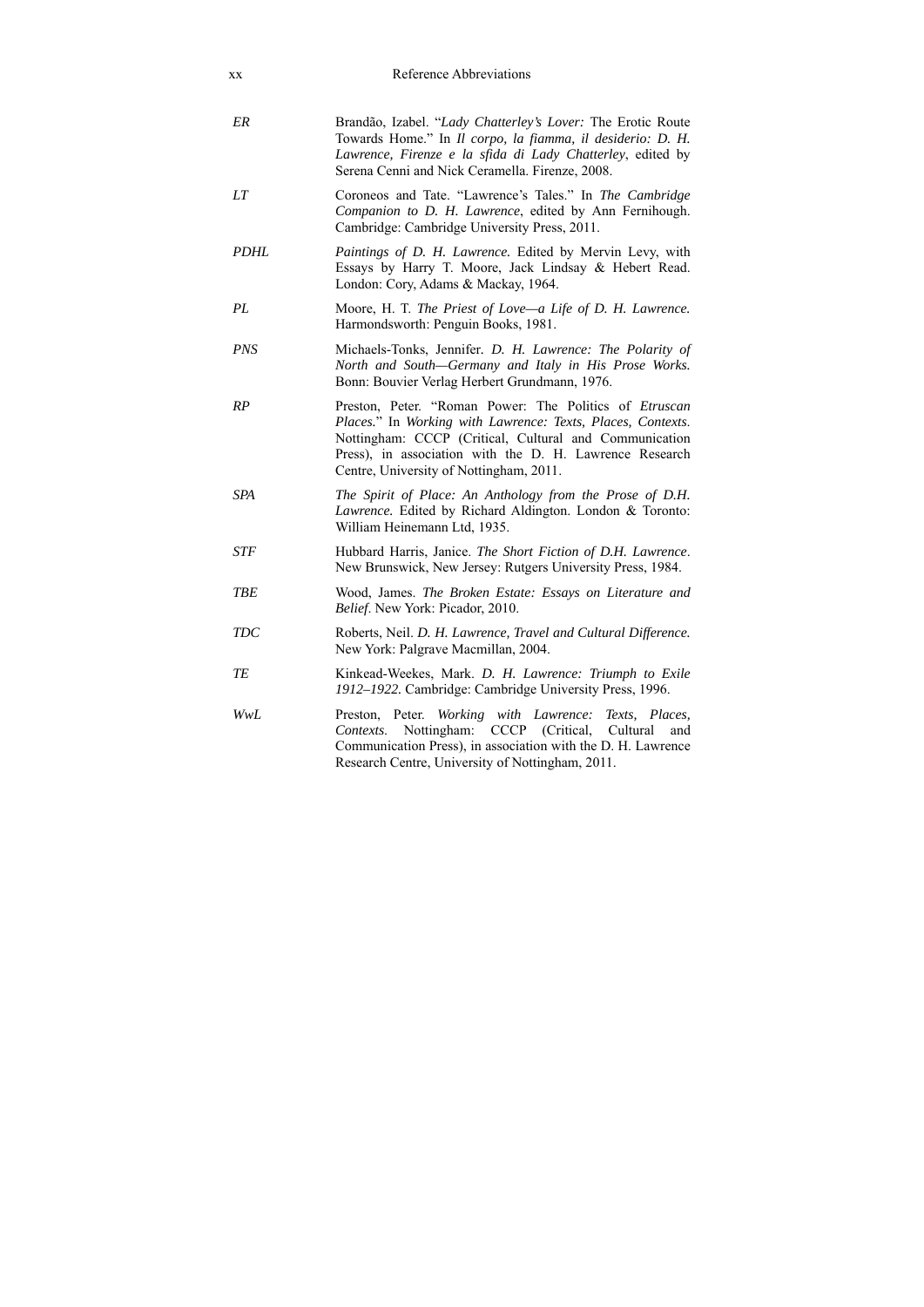#### **Other works**

*ACR* Viano, Maurizio. *A Certain Realism: Making Use of Pasolini's Film Theory and Practice*. Berkeley: University of California Press, 1993. *BI The Book of Italy. Under the Auspices of Her Majesty Queen Elena of Italy*. Edited by Raffaello Piccoli. London: T. Fisher Unwin for the Pro-Italia Committee, 1916. *BND* Le Grice, Keiron. "The Birth of a New Discipline." In *Archai: The Journal of Archetypal Cosmology*, vol.1, no. 1. (Summer 2009): 9. *CFKM The Collected Fiction of Katherine Mansfield: 1916–1922.* Edited by Gerri Kimber and Vincent O'Sullivan. Edinburgh: Edinburgh University Press, 2012. *CLKM The Collected Letters of Katherine Mansfield.* Edited by Vincent O'Sullivan and Margaret Scott. Oxford: Oxford University Press, 2008. *FG* Russo, Mary. "Female grotesque: carnival and theory." In *The Female Grotesque: Risk, Excess, Modernity.* New York: Routledge, 1995. *IE* Hutcheon, Linda. *Irony's Edge*. London and New York: Routledge, 2005. *PPP* Rohdie, Sam. *The Passion of Pier Paolo Pasolini*. London: British Film Institute, 1995. *SF* Woolf, Virginia. "The Sun and the Fish." In *Virginia Woolf: Selected Essays*, edited David Bradshaw. Oxford: Oxford University Press, 2008. *TandE* Frazer, James. *Totemism and Exogamy*. 4 Volumes. London: Macmillan, 1910.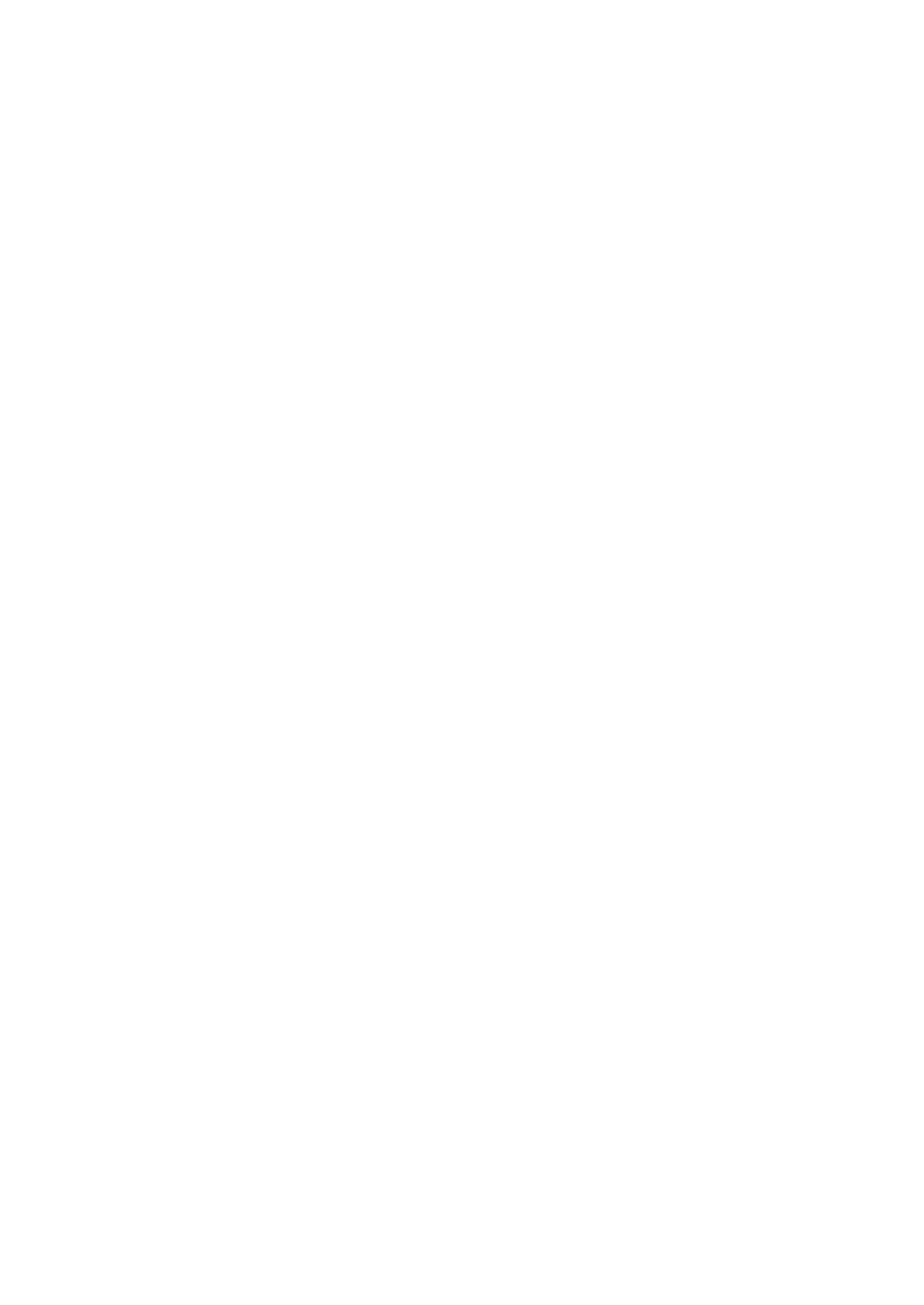### **INTRODUCTION**

# LAKE GARDA: GATEWAY TO D. H. LAWRENCE'S VOYAGE TO THE SUN

### NICK CERAMELLA

"Life would have been a hundred times harder, if it hadn't been for this lake—'\*



Fig. 3: Gargnano, Sep. 2012

l

<sup>\*</sup> *The Letters of D. H. Lawrence Volume I*, ed. James T. Boulton (Cambridge: Cambridge University Press, 1979), 499. (Hereafter *LI*).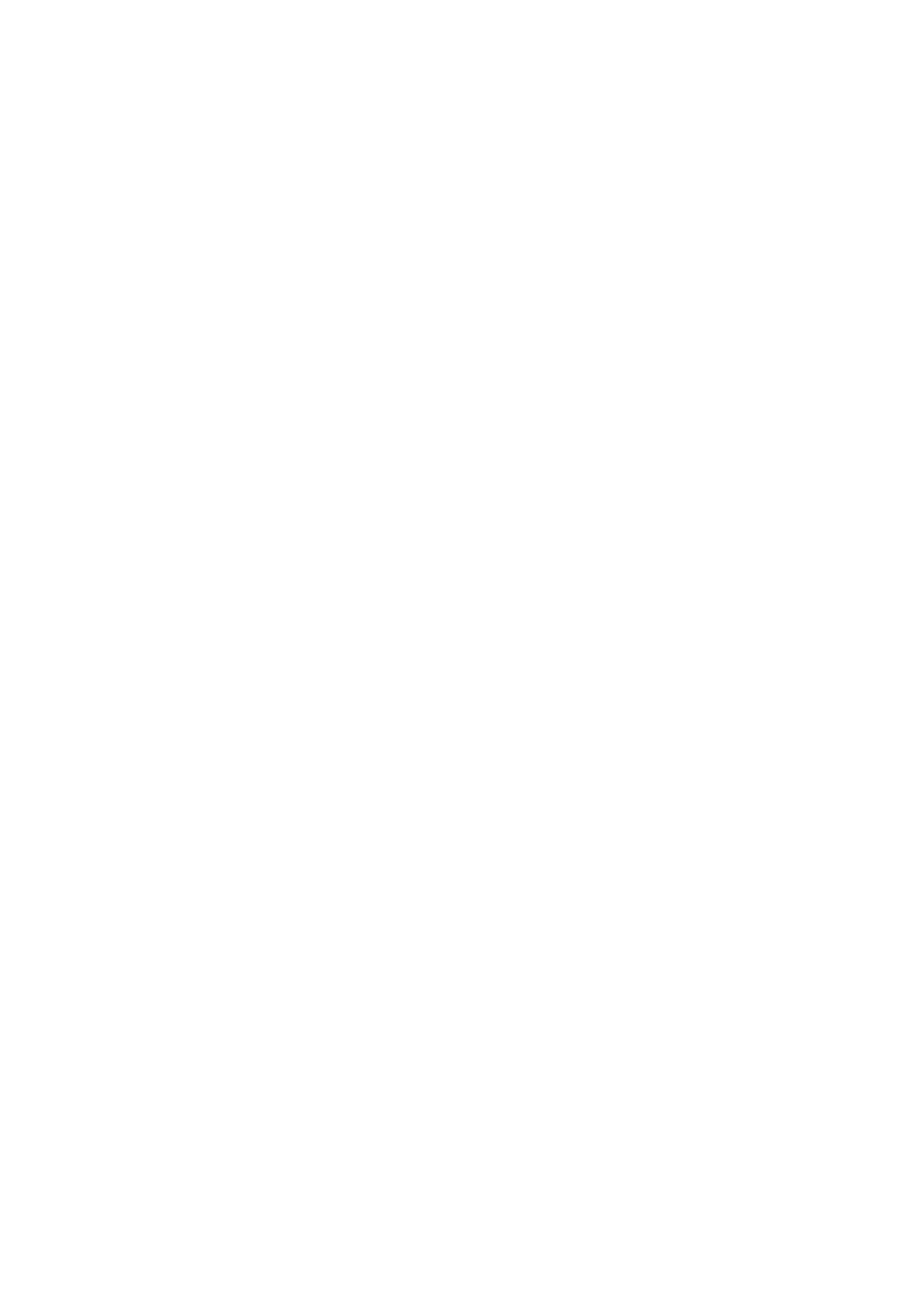#### **Lawrence in search of the sun**

D. H. Lawrence's life can be considered both literally and metaphorically as a journey. In this respect the opening sentence of *Sea and Sardinia* (1921) is strikingly telling, 'Comes over one an absolute necessity to move.<sup>1</sup> Indeed, this proved to be a compelling need that accompanied Lawrence all his life and, despite his poor health, he still found the stamina to travel all over the world till the end of his days in Vence, on the Côte d'Azur, in 1930.

As the title of our symposium—"Lake Garda: Gateway to D. H. Lawrence's Voyage to the Sun"—suggests, Lawrence began his life-long quest in Gargnano, in 1912. I have the great pleasure and honour to say that this has been the first significant international Laurentian gathering ever organised on Lake Garda, an event long-awaited by Lawrence scholars worldwide. The symposium was held in Gargnano on 20-23 September 2012 to commemorate the centenary of the writer's stay in that "paradise" from 3 September 1912 until 11 April 1913. Most importantly, the experience Lawrence had in that "pretty hole",<sup>2</sup> as he calls it in a letter to Ernest Collings, represents a turning point in his life.

At the time he was trying to escape from the moral conventions of England, while seeking for a freer society that he hoped he would find in Italy, which to his eyes was particularly close to the revitalising energy of the sun, seen as a crucial element to both the man and the artist. As Simonetta de Filippis has put it:

his view [Lawrence's] of a natural and spontaneous life, free from the weight of social conventions and above all free from the deathly conditioning of rationality and intellectualism, a view which is at the base of all his literary production, found its first precise formulation as a result of his initial contact with and reaction to life in Italy.<sup>3</sup>

There is no doubt that both the man and the artist benefited immensely from the Italian experience. Lorenzo, as they used to call him in Gargnano (see letter to his sister  $Ada<sup>4</sup>$ ), enjoyed there one of the most fruitful periods in his life; and Frieda, in writing to Edward Garnett, referred to him as a

<sup>&</sup>lt;sup>1</sup> D. H. Lawrence, *Sea and Sardinia*, ed. Mara Kalnins (Cambridge: Cambridge University Press, 1997), 7.

 $^2$  Lawrence, *LI*, 468.

Simonetta de Filippis, introduction to *D. H. Lawrence and Literary Genres*, by Nick Ceramella et al., ed. N. Ceramella and S. de Filippis (Napoli: Loffredo Editore, 2004), 20.

 $4$  Lawrence,  $LI$ , 538.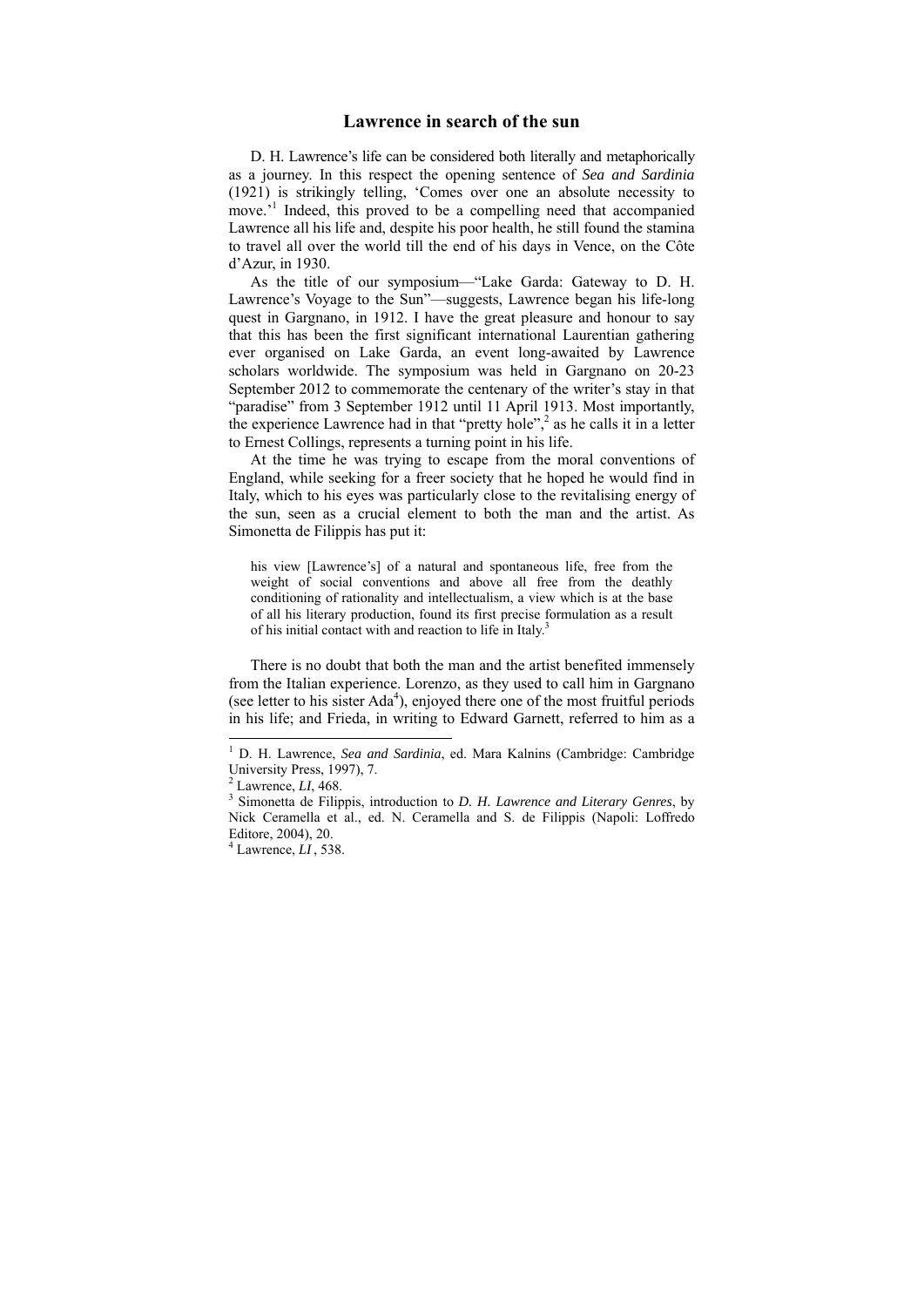#### 4 Introduction

'blooming artist.'<sup>5</sup> In fact, in those months, besides starting *The Lost Girl* and *The Sisters* (later split into *The Rainbow* and *Women in Love*), he revised *Paul Morel*, published as *Sons and Lovers* in 1913, one scene in that novel is of relevance to the sun theme of our symposium:

 Once more she [Mrs Morel] was aware of the sun lying red on the rim of the hill opposite.

She suddenly held up the child in her hands.

"Look!" she said. "Look, my pretty!"

 She thrust the infant forward to the crimson, throbbing sun, almost with relief. She saw him lift his little fist. Then she put him to her bosom again, ashamed almost of her impulse to give him back again whence he came.<sup>6</sup>

This gesture can be interpreted as if Mrs Morel meant to give her baby back to where she believed that he belonged to: the sun. Although the sun symbolism is present even earlier in *The Trespasser* (1912), it is clear that, by the time Lawrence was writing *Sons and Lovers,* it had undergone such changes as to be conferred almost a divine nature.

However, for the purposes of this Introduction, I would like to underline that the direct outcome of the Gargnano experience was his first travel book, *Twilight in Italy* (1916), where it is most telling that Lawrence uses the word *sun*, as many as 81 times, including compounds and the Italian equivalent '*sole*' twice. Therefore, I believe that it is not incidental that from then onwards, Lawrence's imaginative vision would be invaded by "the absoluteness of the sun". He fell immediately under the spell of the Italian sun, signalling the impact of primitivism on his artistic production, marked by his travelling to the south of the world in search of a lost cultural and existential identity. But, as we know, before continuing this voyage, he and Frieda had a very distressing experience in England; they were accused of being German spies and were not allowed to leave the country until after the War. Thus, it was only on 15 November 1919 that Lawrence crossed the French-Italian border at Modane and went to Lerici for three days, where he enjoyed the peace and beauty of the bay, known as the Gulf of the Poets, so named after the great English Romantics, Shelley and Byron. It is from there that Lawrence wrote to Cecily Lambert:

 5 Ibid., 449.

<sup>6</sup> D. H. Lawrence, *Sons and Lovers*, ed. Helen Baron (Cambridge: Cambridge University Press, 1979), 51.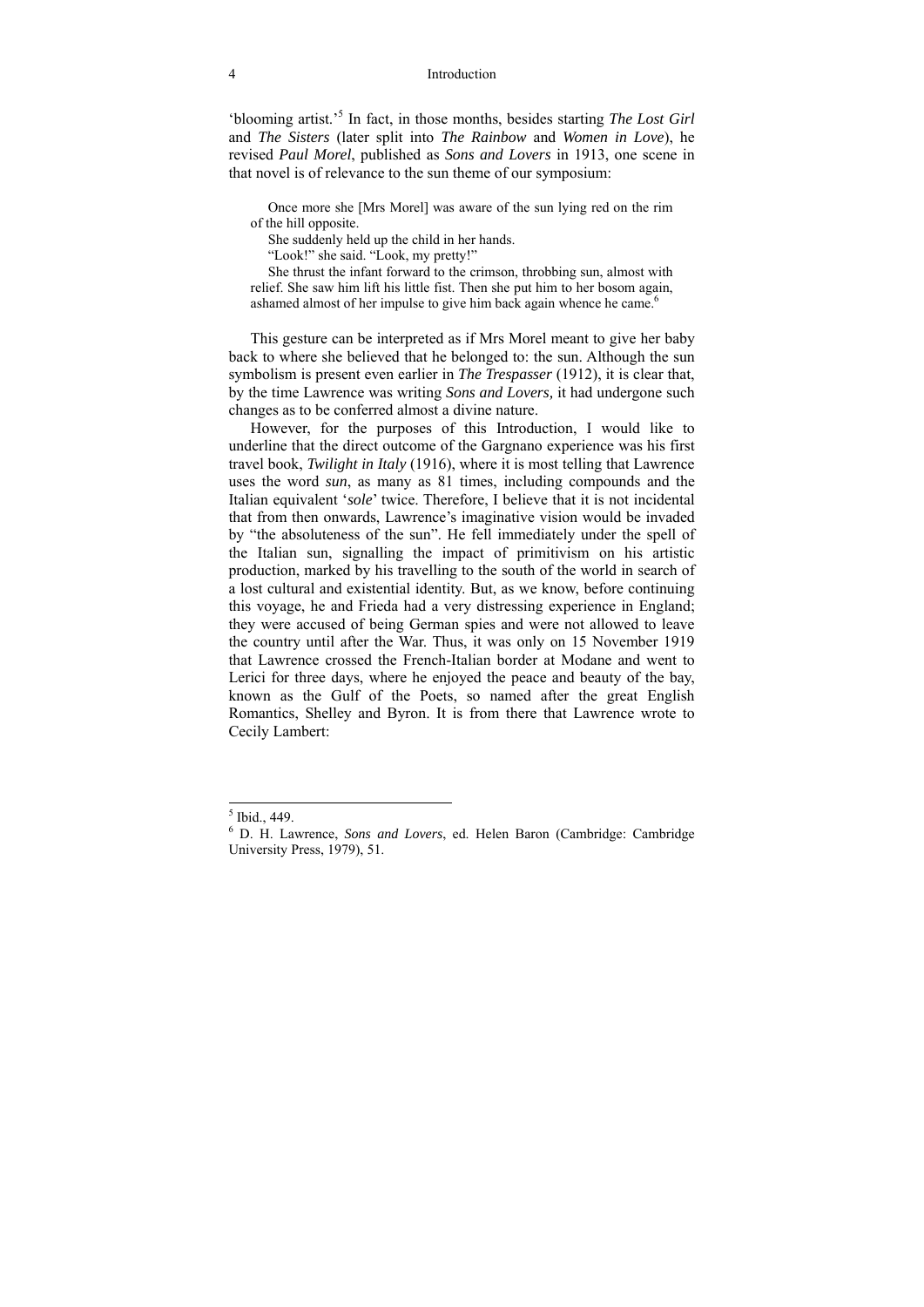Yesterday Italy was at her best, such brilliant sun and sky…—I shall go further south—feel I want to go further and further south—don't know why. $7$ 

 Indeed, it did not take long before Lawrence and Frieda headed south again and went to Sicily "where there is no autumn",<sup>8</sup> as he wrote in a letter to John Middleton Murry in 1924. On their way down, they stopped at a tiny village, called Picinisco, in the Abruzzo mountains, about which Lawrence clearly had mixed feelings: "Picinisco was beautiful beyond words, but *so* primitive, and *so* cold, that I thought we should die […] We got to Naples, caught the Capri boat at 3.00 p.m."<sup>9</sup> But it did not take long before he expressed his dissatisfaction in another letter, reading, "It's funny and sunny here. — But I'm sick of this island: a nice cats cradle of semi-literary and pleniliterary pussies. Oh my dear English countrymen, how I detest you wherever I find you!"<sup>10</sup> He hated them so much that left for Fontana Vecchia, Taormina (Sicily) where he and Frieda stayed from March 1920 till mid-February 1922.

 According to the wonderful "Flower" and "Fruit" poems that Lawrence composed there, it is undoubted that he loved Sicily for its revitalising sun. In brief, his time in Italy fostered many poems that embrace the sensuality of nature and the vitality of a sun that he followed in his travels in southern Italy. And behind his sensitively observant poetic images, he illuminates the complexity of human relationships with the intensity of that Mediterranean sun. It also inspired him also the short story "Sun", written in December 1925 (published in 1928), which is set in a breathtaking environment. The protagonist, Juliet, flees to the sun, away from the dark and deadening atmosphere of New York. The contact with the sun offers her total relief from everyday anger and frustration, but in order to achieve that deep state of relaxation, she must surrender herself to the sun by exposing her naked body to its influence:

Something deep inside her unfolded and relaxed, and she was given to a cosmic influence. […] she was put into connection with the sun, and the stream of the sun flowed through her, round her womb. She herself, her conscious self, was secondary, a secondary person, almost an onlooker.

-

<sup>&</sup>lt;sup>7</sup> *The Letters of D. H. Lawrence Volume III*, ed. James T. Boulton and Andrew Robertson (Cambridge: Cambridge University Press, 1984), 416. (Hereafter *LIII*) <sup>8</sup> The Letters of D. H. Lawrence Volume V, ed. James T. Boulton and Lindeth Vasey

<sup>(</sup>Cambridge: Cambridge University Press, 1989), 143.

<sup>&</sup>lt;sup>9</sup> Lawrence, *LIII*, 442.<sup>10</sup> Ibid., 471.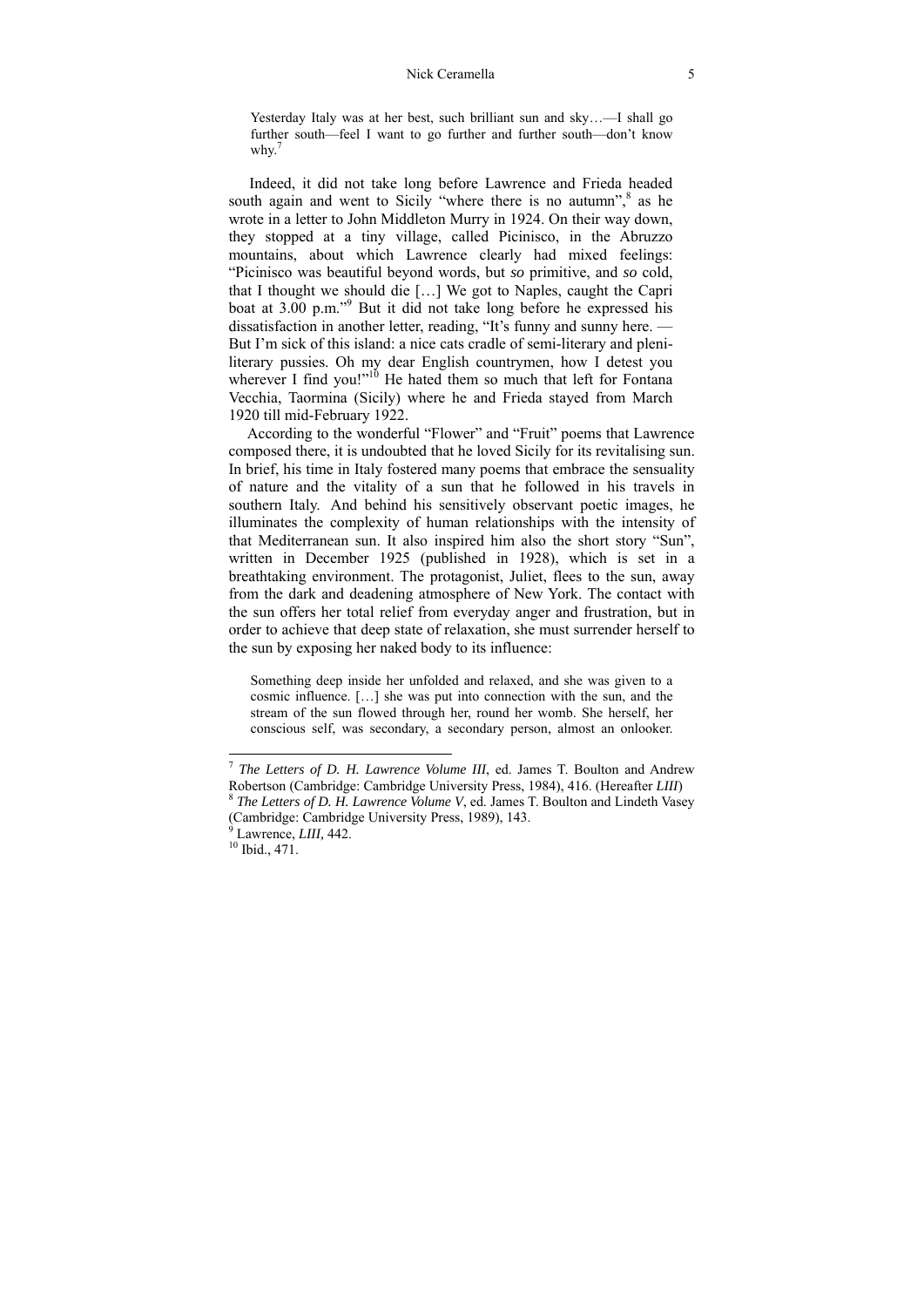#### 6 Introduction

The true Juliet lived in the dark flow of the sun within her deep body, like a river of dark rays circling, circling dark and violet round the sweet, shut bud of her womb $11$ 

This passage is particularly significant because it relates to the sexual nature of her relationship with the penetrative power of the sun, corresponding to Juliet's sexual abandonment. This very aspect of the story finds a human personification in a Sicilian peasant, the true creature of the sun, who exuded extraordinary sex appeal from the first time his blue eyes met hers,

[...] and she felt the blue fire running through her limbs to her womb, which was spreading in the ecstasy. Still they looked into each other's eyes, and the fire flowed between them, like the blue, streaming fire from the heart of the sun.

[...] But now the strange challenge of his eyes had held her, blue and overwhelming like the blue sun's heart. And she had seen the fierce stirring of the phallus under his thin trousers: for her. And with his red face, and with his broad body, he was like the sun to her, the sun in its broad heat.<sup>12</sup>

And, finally, in Laurentian terms, she becomes a healthy woman in control of herself, who even when naked seems clothed by the "peculiar satiny gleam of the sun on her tanned skin"<sup>13</sup> but she will not liberate herself completely and will remain bound to the social conventions of her world.

Although Sicily proved to be an extremely inspiring and reinvigorating place to Lawrence himself, he could not resist the compelling wish to keep travelling. Thus, the two-year-long stay there was interrupted by trips to other places like Sardinia, let alone the whole summer spent between Germany and Tuscany. It was in Tuscany that he wrote some of his most beautiful and heart-felt paeans to the sun, which sound almost like a hymn to our splendid star, seen as even able to overcome the fear of death, or rather death itself, to which the sun opposes its eternal light, "sunniness", as Lawrence calls it in one of his Tuscan essays:

In the north, man tends instinctively to imagine, to conceive that the sun is lighted like a candle, in an everlasting darkness, and that one day the candle will go out, will be exhausted, and the everlasting dark will resume

-

<sup>11</sup> D. H. Lawrence, "Sun," in *Sun. Selected Short Stories*, ed. Nick Ceramella and Peter Preston (Napoli: Loffredo Editore, 2nd edition 2004), 285. (Hereafter *SSS*). 12 *SSS*, 288-289. 13 Ibid. 292.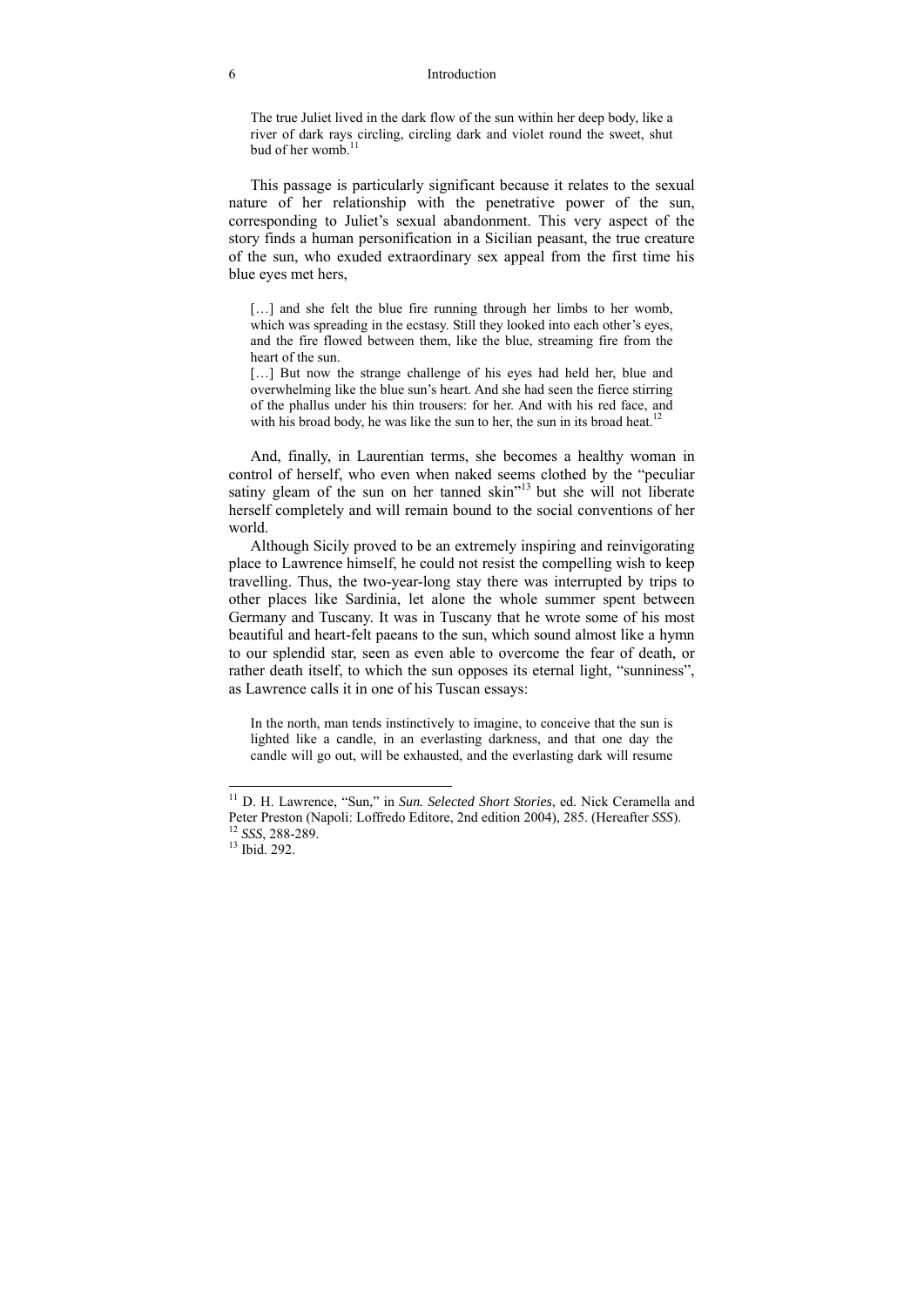uninterrupted sway […]

But to the southerner, the sun is so dominant that, if every phenomenal body disappeared out of the universe, nothing would remain but bright luminousness, sunniness. The absolute is sunniness; and shadow, or dark, is only merely relative: merely the result of something getting between one and the sun […]

We can think of death, if we like, as of something permanently intervening between us and the sun: and this is at the root of the southern, underworld idea of death. But this doesn't alter the sun at all. As far as experience goes, in the human race, the one thing that is always there is the shining sun, and dark, shadow is an accident of intervention.

Hence, strictly, there is no tragedy. The universe contains no tragedy, and man is only tragical because he is afraid of death. For my part, if the sun always shines, and always will shine, in spite of millions of clouds of words, then death, somehow, does not have many terrors. In the sunshine, even death is sunny. And there is no end to the sunshine.<sup>14</sup>

There again, though, Lawrence's critical spirit was never at rest; consequently, he was never long contented anywhere. On 26 February, the couple sailed off from Naples to Ceylon and Australia, eventually to end up by September 1922 in New Mexico by September 1922 eventually, where he wrote his third travel book, *Mornings in Mexico* (1927). It is evident the sun quest was almost an obsession by now , a constantly present element in most of his works. In fact, in this travel book too, there is a reference to the sun from the first page, almost as if it were the very reason for him to be in America: "Still, it is morning, and it is Mexico. The sun shines. But then, during the winter, it always shines.<sup>"15</sup> In a letter to Adele Seltzer from Mazatlan, he writes "Can you imagine how the sun blazes here!"<sup>16</sup> Whereas, in the short story "Sun", Lawrence focuses more on the physical healing powers of the sun which help Juliet, thanks to sunbathing naked in the sun, to rediscover her body and regenerate herself.

But in New Mexico, the sun is different from the Italian one. It is red hot, and can also be the bloody sun of human sacrifices of the Chilchui Indians, a tribe of the American Southwest, living mainly in New Mexico and Arizona, and featuring in the short story "The Woman Who Rode Away", in which a Californian woman ventures on her own into the Chilchui's territory to look for their God. She is captured and is told that white men had stolen the sun from the Indians, and that white women had

-

<sup>14 &</sup>quot;Flowery Tuscany," in *Sketches of Etruscan Places and Other Essays*, ed. S. de Filippis (Cambridge: Cambridge University Press, 1992), 237-238. (Hereafter *EP*). 15 *Mornings in Mexico* (Harmondsworth: Penguin Books, 1977), 9. 16 Lawrence, *LIV*, 506)